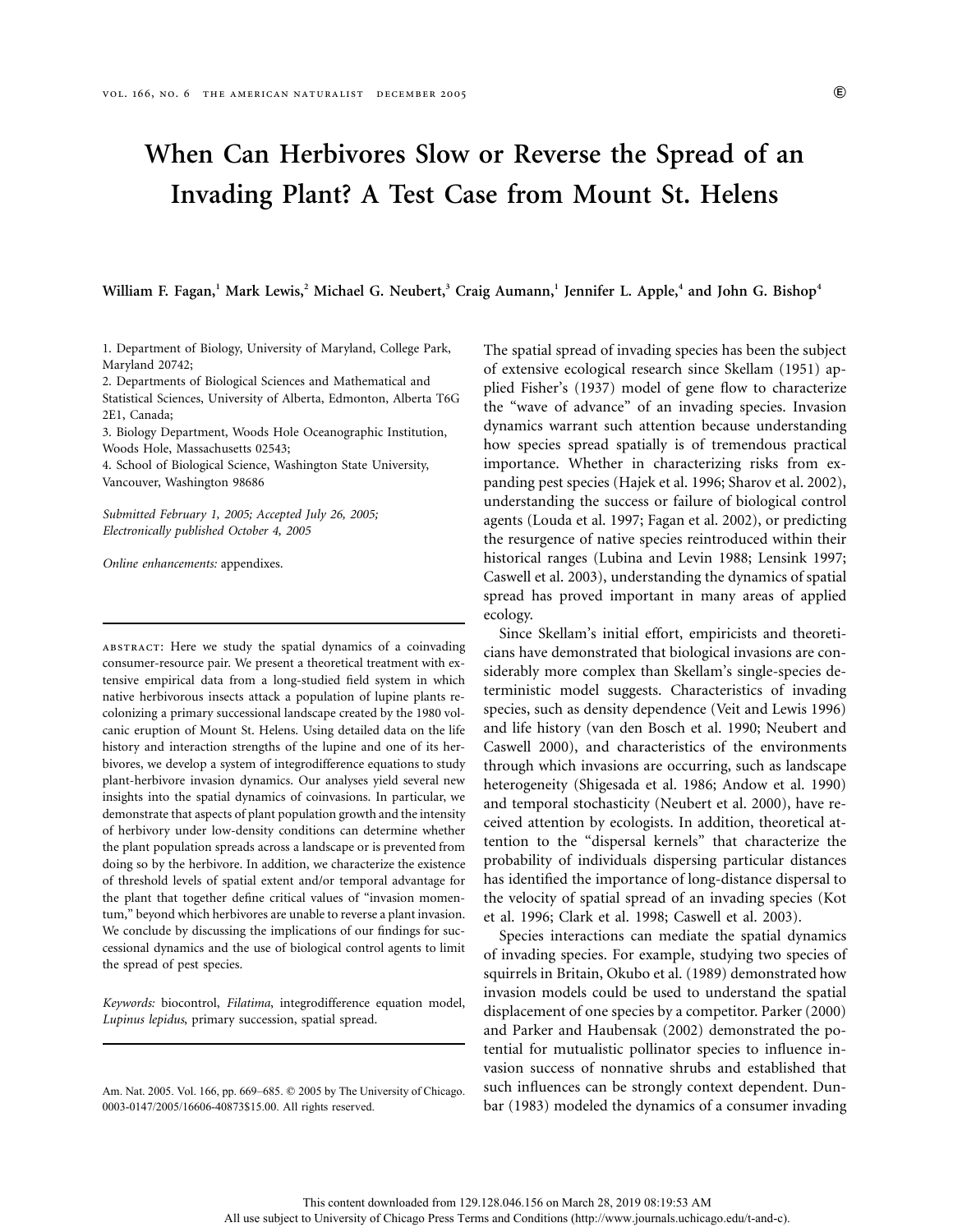a resource species at equilibrium, and Sherratt et al. (1995) explored how coinvading predator and prey species can generate spatiotemporal chaos in the invasion's wake. Petrovskii et al. (2002) studied how predator-prey interactions in concert with Allee effects can generate "patchy" invasions, where the distribution of invasive species across a landscape is heterogeneous in both time and space.

Working with a two-species partial differential equation model, Owen and Lewis (2001) provided the first analysis of conditions under which a coinvading consumer can alter the velocity of spatial advance of a resource species. For that model, only under very stringent conditions can the consumer actually reverse an invasion by a resource species. In particular, for reversal to occur, the resource species must possess a strong Allee effect such that its population growth rate is negative at low densities (Owen and Lewis 2001).

Here we expand on the general theoretical efforts of Owen and Lewis (2001) to study the spatial dynamics of a specific, empirically motivated case of coinvasion by a consumer-resource pair recolonizing a primary successional landscape. Using detailed data on the life history and interaction strengths of a lupine plant and one of its herbivores, we develop a system of integrodifference equations to study plant-herbivore invasion dynamics. We demonstrate that the intensity of herbivory under lowdensity conditions can determine whether the plant population spreads across a landscape or is prevented from doing so by the herbivore. In addition, we characterize the existence of threshold levels of spatial extent and/or temporal advantage for the plant that together define critical values of "invasion momentum," beyond which herbivores are unable to reverse a plant invasion. We conclude by discussing the implications of our findings for successional dynamics and the use of biological control agents.

### **Overview of the Field System**

The 1980 eruption of Mount St. Helens (Washington) began with the largest landslide in recorded history, which was followed by a devastating lateral volcanic blast, pyroclastic flows, and lahars that together created 60 km<sup>2</sup> of primary successional habitat referred to as the "pumice plain and debris avalanche" (hereafter "pumice plain"). Since first colonizing the pumice plain in 1981 (Wood and del Moral 1987), the prairie lupine *Lupinus lepidus* var. *lobbii*, a native nitrogen-fixing legume, has spread across this landscape. The interactions between this plant and its associated specialist herbivores afford a unique opportunity to study the effects of consumer-resource dynamics on primary succession. Contrary to the prevailing view that insects have little influence on primary succession (e.g., McCook 1994; Walker and del Moral 2003), largescale demographic studies (Bishop and Schemske 1998; Bishop 2002; Bishop et al. 2005) and small-scale removal experiments (Fagan and Bishop 2000) demonstrate that insect herbivory has strongly affected the abundance, demography, and spatial structure of colonizing prairie lupines.

Like many invading species (Mack 1981; Petrovskii et al. 2002; Sharov et al. 2002), the lupine population exhibits a patchy spatial structure. Patches within the "edge" region are small (less than a few tens of meters in diameter) and young and are located 0.2–3 km from the position of the initial 1981 colonization event. Edge patches possess less than 15% lupine cover and are separated by a matrix of mostly bare rock featuring very low lupine densities (typically far less than 1 plant  $m^{-2}$ , with less than 1% cover). Edge patches are often short-lived and exhibit a high turnover rate (del Moral 2000*a*, 2000*b*). On the other hand, in "core" regions, where lupine densities are far higher (hundreds to more than a thousand plants per square meter, with more than 20% cover from lupines) and patches are hundreds of meters in diameter and more than a decade old (Fagan and Bishop 2000; Bishop 2002; Fagan et al. 2004; Bishop et al. 2005). Although the patchy nature of recolonization and bursts of lupine recruitment mean that there is not really a distinct border between core and edge regions, edge and core regions provide a conspicuous visual contrast.

Several lepidopteran species feed on lupines and can inflict severe damage. Such herbivory has occurred for more than a decade (fig. 1; Fagan and Bishop 2000; Bishop et al. 2005) and exhibits striking inverse density dependence. High densities of lepidopterans and their associated damage are consistently restricted to areas of low lupine density, specifically edge areas and the outer margins of core patches (Fagan et al. 2004). The identity of herbivoreaffected patches shifts over time in a spatial mosaic as lupine patches form, grow, and fail.

Evidence suggests that top-down and bottom-up mechanisms may interact synergistically to produce this inverse density–dependent herbivory (Fagan and Bishop 2000; Fagan et al. 2004; Bishop et al. 2005). Our focus here, however, is on the dynamic consequences of this density dependence rather than its specific mechanism. By inducing net negative population growth at the fringes of the expanding lupine population, intense herbivory confined to the edge region reduces the rate of spatial spread for lupine (Fagan and Bishop 2000) and increases patch turnover (del Moral 2000*a*, 2000*b*). In some locations, we have even observed patch "shrinkage" due to intense herbivory at patch edges that suppresses lupine recruitment (Bishop et al. 2005). Because lupines make diverse and important contributions to the mechanics of local primary succession at Mount St. Helens (Kerle 1985; Titus and del Moral 1998;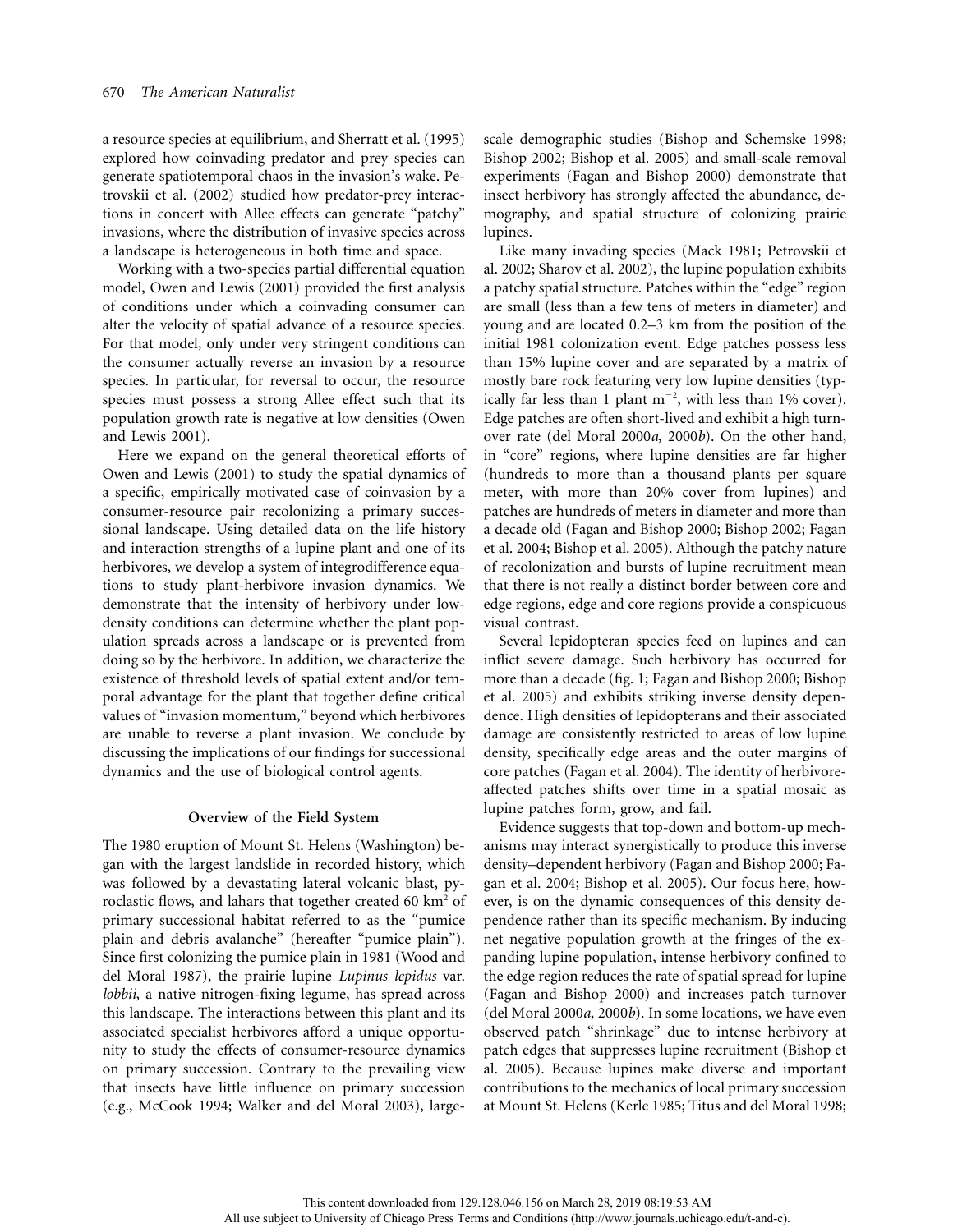

Figure 1: Mean (±SE) percentage of leaf surface area destroyed by Filatima leaf-tying caterpillars by mid-August over the years 1993-2003. Lowdensity edge sites (≤8 years old, <15% lupine cover) and high-density core sites (≥10 years old, >20% lupine cover) exhibit strong contrasts in lupine patch characteristics. Different sites were censused in different years to maintain consistency of patch characteristics even as individual lupine patches aged, became denser, or were eliminated by herbivores or erosion.

Morris and Wood 1989; Halvorson et al. 1991, 1992; Halvorson and Smith 1995; del Moral and Rozzell, forthcoming), herbivores that affect lupine distribution may be influencing successional processes.

To understand how herbivory influences the landscapescale distribution of lupine, we developed a model of the interaction between lupine and one of its most important herbivore guilds, leaf-tying caterpillars. Two very similar species, one a gelechiid moth, *Filatima* sp., the other a pyralid moth, *Staudingeria albipenella,* specialize on *L. lepidus*. Because the bulk of our empirical data derive from studies of *Filatima*, we focus on that species as we develop a model of the plant-herbivore coinvasion process. Caterpillars of both moth species are "leaf tiers" that bind lupine leaves together into small webbed structures to feed, leaving behind conspicuous whitish-yellow woven masses (fig. 1; Bishop 2002; plate 1 in Fagan et al. 2004). By destroying lupine vegetative tissues, leaf tiers can reduce lupine seed set by as much as an order of magnitude (Fagan and Bishop 2000; Bishop 2002). Thus, *Filatima* herbivory principally affects the lupine population through reduced recruitment rather than outright mortality of plants. Decreases in seed production induced by *Filatima* then act synergistically with damage by other herbivore guilds (e.g., root borers, cutworms, seed predators) to limit lupine population growth rate (Fagan and Bishop 2000; Bishop 2002). In Fagan and Bishop (2000), damage from

*Filatima* and *Staudingeria* was mistakenly attributed to *Euxoa extranea*, another important foliage feeder on prairie lupine at Mount St. Helens.

#### **Phenology of the Lupine-***Filatima* **Interaction**

At Mount St. Helens, *Lupinus lepidus* is perennial, with an average life span of 4 years and a short-lived seed bank (Bishop 1996, 2002). Seed germination occurs in late spring, at the beginning of a growing season that lasts about 3.5 months. Under good conditions, lupines can reproduce in their first growing season. Dehiscence of lupine fruits and initial dispersal of lupine seeds occurs in early fall. Subsequent seed dispersal may occur as a result of animal dispersal (e.g., voles), winter runoff, and high winds. In contrast, redistribution of the leaf tier populations takes place in June, at which time moths are flying and ovipositing. Feeding on lupine leaves, larvae grow through several instars before entering diapause in the fall. To model the interaction, we collapse the above phenology into two stages (fig. 2). Stage I, the redistribution stage, encompasses fall seed dispersal of lupines, spring dispersal by *Filatima* moths, and overwinter mortality of both species. Stage II, the consumption and growth stage, deals with the dynamics of both species during the growing season, which we define as June 15 to August 31.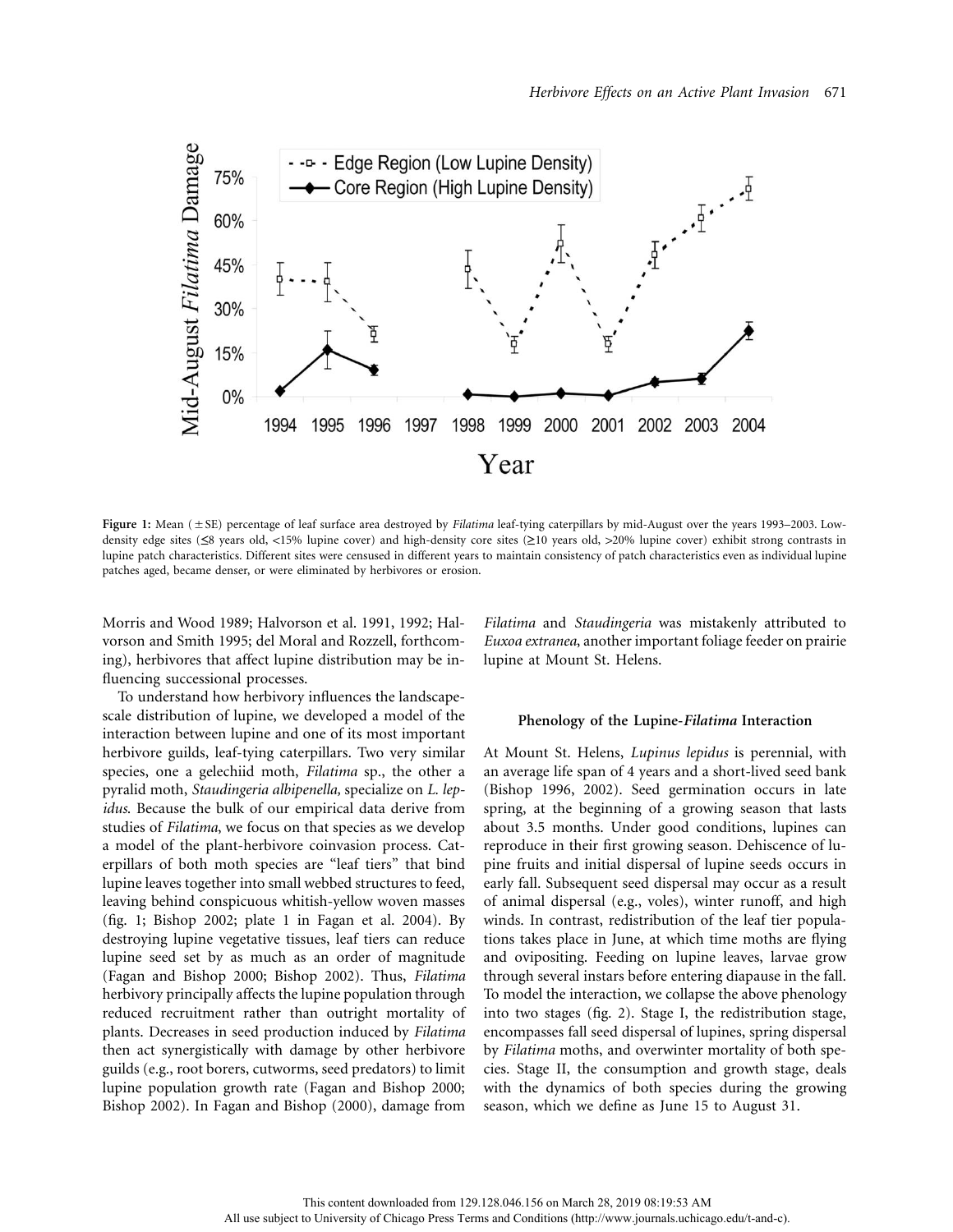

**Figure 2:** Life cycle and phenology of *Lupinus* and *Filatima*. Breakpoints between the winter season (stage I of the model) and the growing season (stage II) are approximate.

## **An Integrodifference Model of Consumer-Resource Invasion Dynamics**

To match both the perennial life history of *Lupinus lepidus* and the univoltine life cycle of the leaf tiers, we developed a model that possessed a tripartite stage structure for the lupines (seed/seedling/adult) but modeled explicitly only the larval stage of the herbivores. To take full advantage of long-term spatial data on the lupine–leaf tier interaction, including data collected by other researchers for other purposes, we adopt the somewhat unconventional practice of modeling plant-herbivore dynamics via a mixture of "proportion cover" for adult plants and herbivore damage (i.e., a rescaling of plant ecologists' traditional "percent cover" measure) and densities for seeds and seedlings. We model the spatial dynamics of herbivores and plants in one spatial dimension, denoting position by *x* (cm) and time by *t* (years). Our four state variables are  $p_t(x)$ , a

dimensionless measure defined as the proportion of the surface of a site covered by undamaged plants;  $s_t(x)$ , the lupine seed density  $(cm^{-1})$ ;  $j_t(x)$ , the lupine seedling density (cm<sup>-1</sup>); and  $l_t(x)$ , the density of larval leaf tiers (cm<sup>-1</sup>).

We use integrodifference equations (e.g., Kot et al. 1996) to model dispersal of lupine seeds and, via assumptions about moth dispersal and oviposition, the redistribution of the next generation of feeding caterpillars. Integrodifference equations take the general form

$$
N_{t+1}(x) = \int k(x - y) f(N_t(y)) dy,
$$
 (1)

where *N* is the density of a species,  $f(N(y))$  is a function describing the recruitment of the species at position *y*, and  $k(x - y)$  is a "redistribution kernel" defining how individuals produced at positions *y* get redistributed to position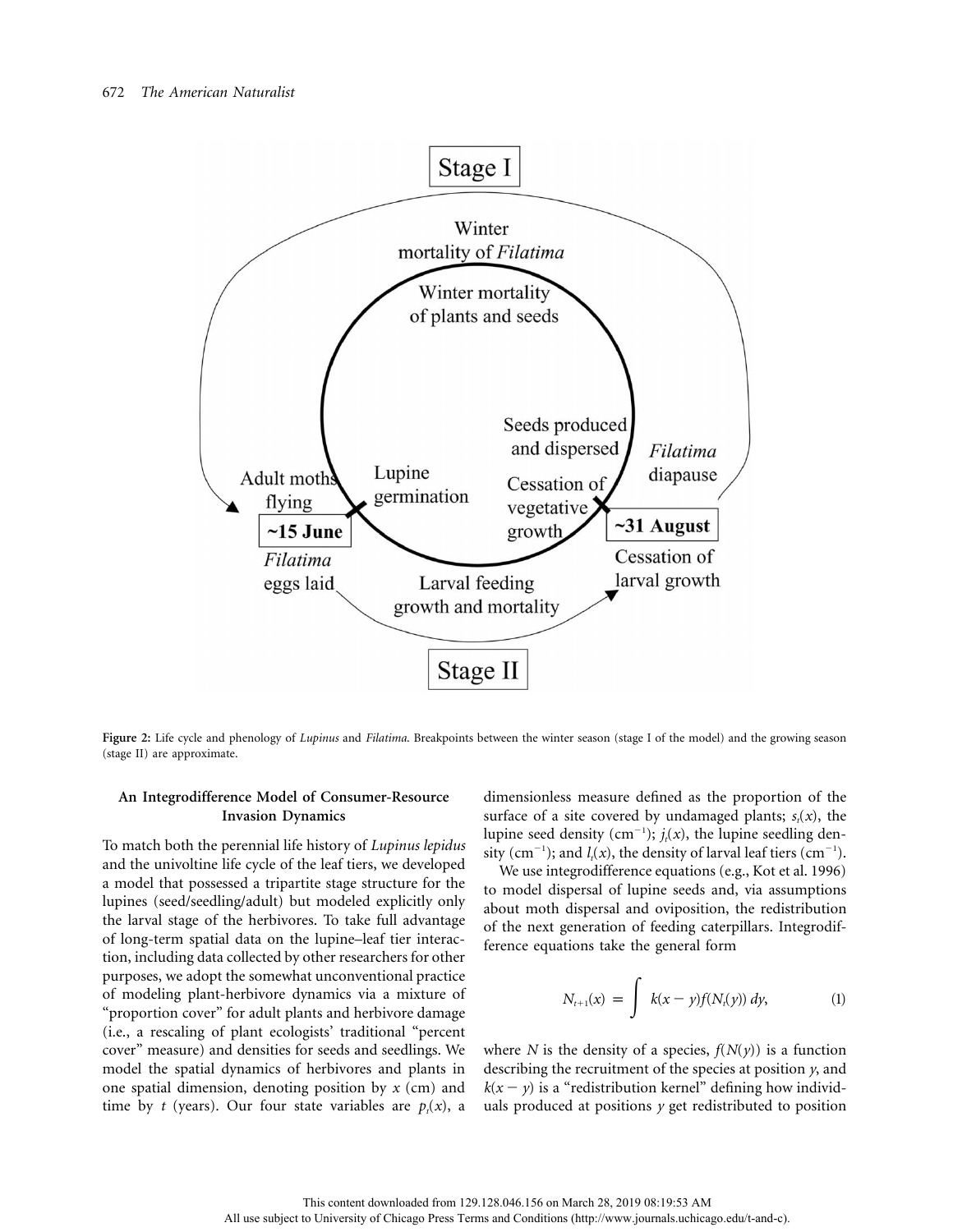*x*. These kernels can take a wide variety of shapes (Neubert et al. 1995), but in the context of spatially spreading populations, particular interest is focused on kernels with broad tails that allow for long-distance dispersal. Although long-distance dispersal occurs occasionally in lupines (e.g., the first recolonizing lupine seed is estimated to have dispersed more than 2 km from the nearest seed source; Bishop et al. 2005), long-distance dispersal appears to be far more frequent among herbivores. Adult *Filatima* moths are weak and reluctant fliers, but if they are disturbed and if they then manage to ascend through the boundary layer near the ground surface, wind currents can carry them many tens of meters in just a few seconds. When windblown, these ∼6-mm-long moths routinely outpace field crews attempting to track their long-distance movements. In contrast, redistribution of feeding caterpillars is highly localized and is negligible on the scale of the pumice plain. Lacking detailed data on the dispersal of either the plant or the herbivores, we assume that the lupines and the leaf tiers each have Laplace dispersal kernels. Thus, for the plants,

$$
k_{\mathrm{p}}(x-y) = \frac{\alpha}{2} e^{-\alpha|x-y|}, \qquad (2)
$$

where  $\alpha$  (cm<sup>-1</sup>) is the reciprocal of the mean seed dispersal distance. Likewise, for the moths,

$$
k_{\rm m}(x-y) = \frac{\beta}{2} e^{-\beta |x-y|},
$$
 (3)

where  $\beta$  (cm<sup>-1</sup>) is the reciprocal of the mean moth dispersal distance. These functional forms are consistent with a diffusive form of one-dimensional dispersal in which there is a constant probability per unit time of settling (Broadbent and Kendall 1953; Neubert et al. 1995). (See app. A in the online edition of the *American Naturalist* for a brief discussion of dimensionality and invasion dynamics.) The kernel *k* then describes the expected locations of settled individuals that started at point *y.*

#### *Stage I: Overwinter Dynamics*

During stage I (see fig. 2), four different aspects of the plant herbivore dynamics occur between time *t* and the end of the stage, denoted  $\tau$ . First, lupine seed production is determined by local conditions set by plant crowding (as measured by proportion cover) and the density of *Filatima* caterpillars, both measured at the end of the preceding growing season. As mentioned above, one of *Filatima*'s most important effects on lupine demography is a major reduction in seed output in patches with extensive herbivory (Fagan and Bishop 2000; Bishop 2002). We represent this effect on seed production at location *y* by discrete-time host-resource dynamics,

$$
f_{p}(p_{t}(y), l_{t}(y)) = b_{0} p_{t}(y) e^{-b_{1}l_{t}(y)}
$$
\n(4)

(Hassell 1978), where  $b_0$  is the seed density produced at 100% lupine cover in the absence of *Filatima* larvae and  $b_1$  determines how steeply the density of lupine seeds produced decays with increases in herbivore density (Bishop 2002).

Seeds produced in a given year are redistributed according to a dispersal kernel  $k_p$  from equation (2). We assume that after this initial redistribution, seeds do not disperse any further (e.g., seeds in the seed bank remain in place). A fraction  $\sigma_s$  of all seeds survive the winter. A fraction  $\gamma$  of the surviving just-dispersed seeds and an equal fraction of the surviving seed bank seeds germinate in late spring. Thus, the combined effects of seed production, redistribution, mortality, and germination yield the seedling density at the start of the growing season,

$$
j_{t+\tau}(x) = \sigma_s \gamma \bigg[ \int k_p(x-y) f_p(p_t(y), l_t(y)) \, dy + s_t(x) \bigg]. \tag{5}
$$

Second, seeds that do not germinate, excluding the fraction  $(1 - \sigma_s)$  that die during the winter, enter the seed bank, yielding

$$
s_{t+\tau}(x) = \sigma_s(1-\gamma)
$$
  
 
$$
\times \left[ \int k_p(x-y) f_p(p_t(y), l_t(y)) dy + s_t(x) \right].
$$
 (6)

Third, lupine plants existing at the end of the preceding growing season also suffer overwinter mortality, which reduces the undamaged proportion cover by a factor  $\sigma_{p}$ , yielding

$$
p_{t+\tau}(x) = \sigma_{\mathbf{p}} p_t(x). \tag{7}
$$

Fourth, *Filatima* moths are produced in proportion to the local larval density at the end of the preceding growing season, scaled by the fraction of larvae that survive diapause  $(\sigma$ <sub>1</sub>). To simplify the modeling, we assume that oviposition by *Filatima* moths depends on the proportion lupine cover that was present at a particular site at the end of the preceding growing season. This assumption matches recent discoveries about the moths' biology. *Filatima* females lay eggs in leaf axils as lupine leaves are flushing out in spring. Lupine cover in spring and fall are highly correlated because these leaf tiers cause little direct lupine mortality and instead affect the lupine population through reduction of seed set (Fagan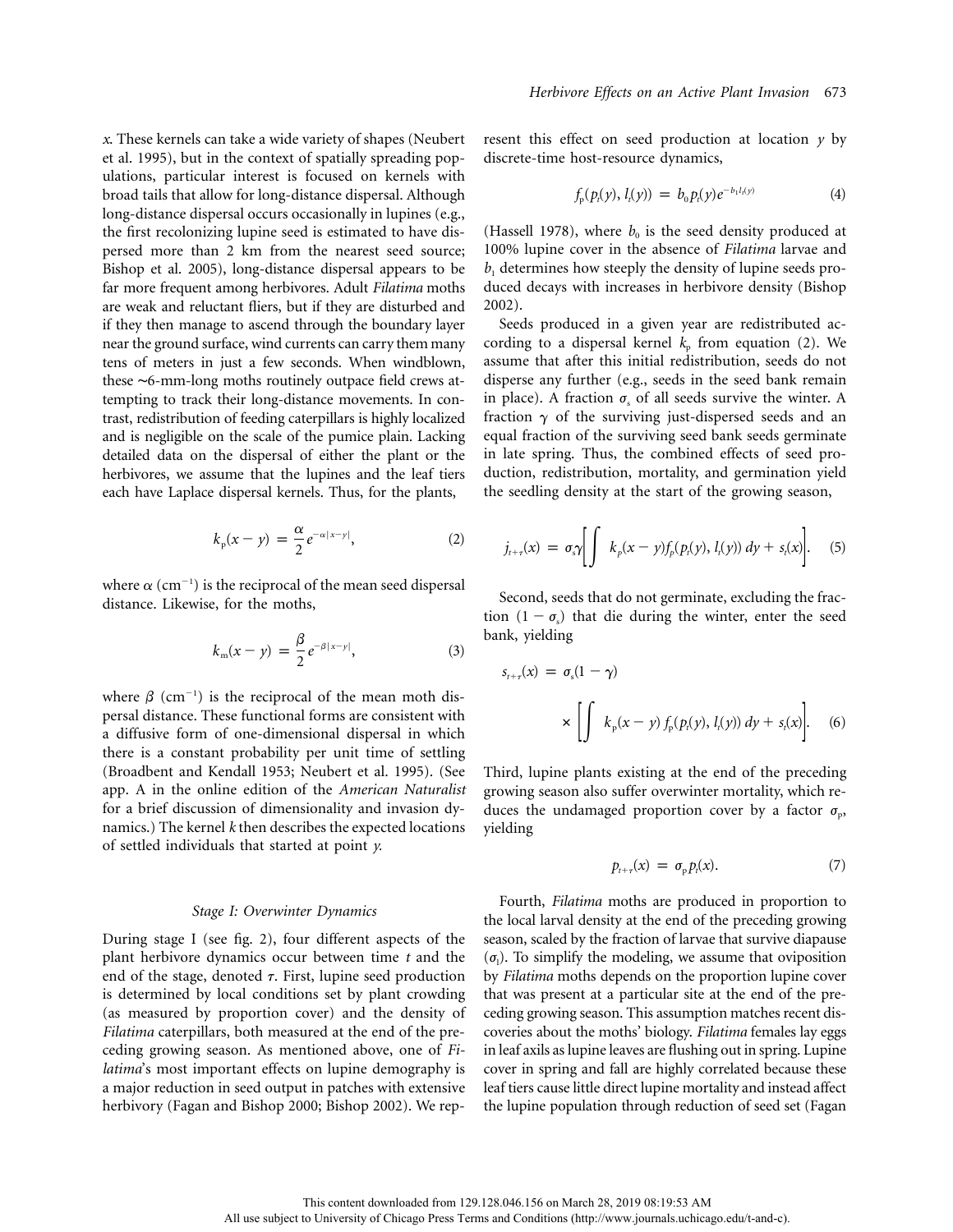and Bishop 2000; Bishop 2002). We further assume that the density of lupine seedlings (which do not contribute to proportion cover) has no effect on *Filatima* oviposition. Nevertheless, *Filatima* caterpillars do routinely consume leaves from seedlings, but rather than deal with this issue here, we attend to it during development of stage II of the model. These assumptions, together with the redistribution kernel for the herbivores,  $k_m$  in equation (3), yield the moth density as

$$
\int k_m(x-y) p_i(y) \sigma_i l_i(y) dy.
$$

We extract  $\sigma_1$  from the integral and multiply it by per capita female fecundity of the moths  $(f_m/2)$ , assuming a 1 : 1 sex ratio) and the proportion of eggs that successfully hatch into caterpillars ( $\sigma_e$ ) into the composite parameter  $\theta$  representing the per larva recruitment to the next generation. We then write the larval density at the beginning of the next growing season as

$$
l_{t+\tau}(x) = \theta \int k_m(x-y) p_t(y) l_t(y) dy.
$$
 (8)

#### *Stage II: Growing Season Dynamics*

Lupine growth and herbivore feeding and growth take place concurrently during stage II between times  $t + \tau$  and  $t + 1$  (fig. 2). To model these processes, we adopted an approach that subdivides stage II into two steps (one for plant growth and one for herbivory). In the first step, we assume that lupine plants undergo a season's worth of growth free from herbivory and are limited only by their own ability to fill space (i.e., plants are limited by the imposition of a maximum proportion cover of 1.0). Growth of established lupine plants is thus determined by the saturating Beverton-Holt function

$$
B(p_{t+\tau}, T) = \frac{p_{t+\tau}e^{rT}}{p_{t+\tau}(e^{rT}-1)+1}
$$
 (9)

(Kot 2001), where  $r$  (day<sup>-1</sup>) is the vegetative growth rate of plants and *T* (days) is the duration of the growing season. Because under crowded conditions established plants have growth advantages over seedlings (Harper 1977; Silvertown and Lovett-Doust 1993), we give growth priority to established plants such that seedlings can, at most, grow to fill only that fraction of space not already filled by established plants or the growth of those plants during the growing season. Lupine growth is assumed to

occur before any herbivory occurs, such that at the end of the first step of stage II, undamaged lupine cover (denoted by the temporary variable *p*<sup>∗</sup> ) can be written

$$
p^* = B(p_{t+\tau}, T) + \min\{1 - B(p_{t+\tau}, T), g_{t+\tau}\}, \quad (10)
$$

where *g* is the average end-of-season size of lupine seedlings and the minimum function is used to give growth priority to established plants. Having the plants grow first, before any herbivory, may seem unduly advantageous to the caterpillars. However, because herbivore mortality increases with plant cover in the model (see eq. [12]), the "plants-first" simplification actually underestimates the effects of herbivores in the system.

Herbivory by *Filatima* larvae occurs during the second step of stage II. To match available field data and protocols, we do not model changes in larval density explicitly but instead model larval dynamics indirectly, via changes in proportion lupine cover. The proportion of lupine cover damaged by *Filatima* larvae at the end of the growing season (*F*) depends on both lupine cover and larval density and is represented by the saturating feeding function

$$
F(p^*, l_{t+\tau}) = \frac{p^* l_{t+\tau}}{(p^* / a) + l_{t+\tau}}, \tag{11}
$$

where  $a$  (cm<sup>2</sup>) is a parameter defining how damaged cover saturates relative to increases in lupine cover and larval density. Damaged lupine cover is converted back to larval densities at rate  $\mu_0 + \mu_1 p^*$ , where  $\mu_0$  (day<sup>-1</sup>) is the rate of "background" larval mortality and  $\mu_1$  (day<sup>-1</sup>) is an additional mortality rate associated with increased lupine cover. Hence, the amount of damaged lupine cover converted back to larval densities in time *T* is

$$
\phi(p^*, T) = c e^{-(\mu_0 + \mu_1 p^*)T}, \qquad (12)
$$

where  $c$  is the number of caterpillars produced per square centimeter of lupine eaten.

The structure of equation (12), in which the larval mortality rate increases in proportion to lupine cover, is critical to the dynamics of our model. It establishes a mechanism by which larval performance is enhanced under low-cover conditions like those of the edge region at Mount St. Helens. We identified the existence of this dependence of *Filatima* mortality on lupine density in laboratory growth studies of caterpillars (Fagan et al. 2004) and have since found that the mortality is linked to both decreased nutrient content and increased induction of toxic alkaloids (specifically, ammodendrine) in lupine plants growing under high-density conditions (J. G. Bishop, J. Apple, M. Wink, and W. F. Fagan, unpublished data). By combining the conversion function with the caterpillar feeding func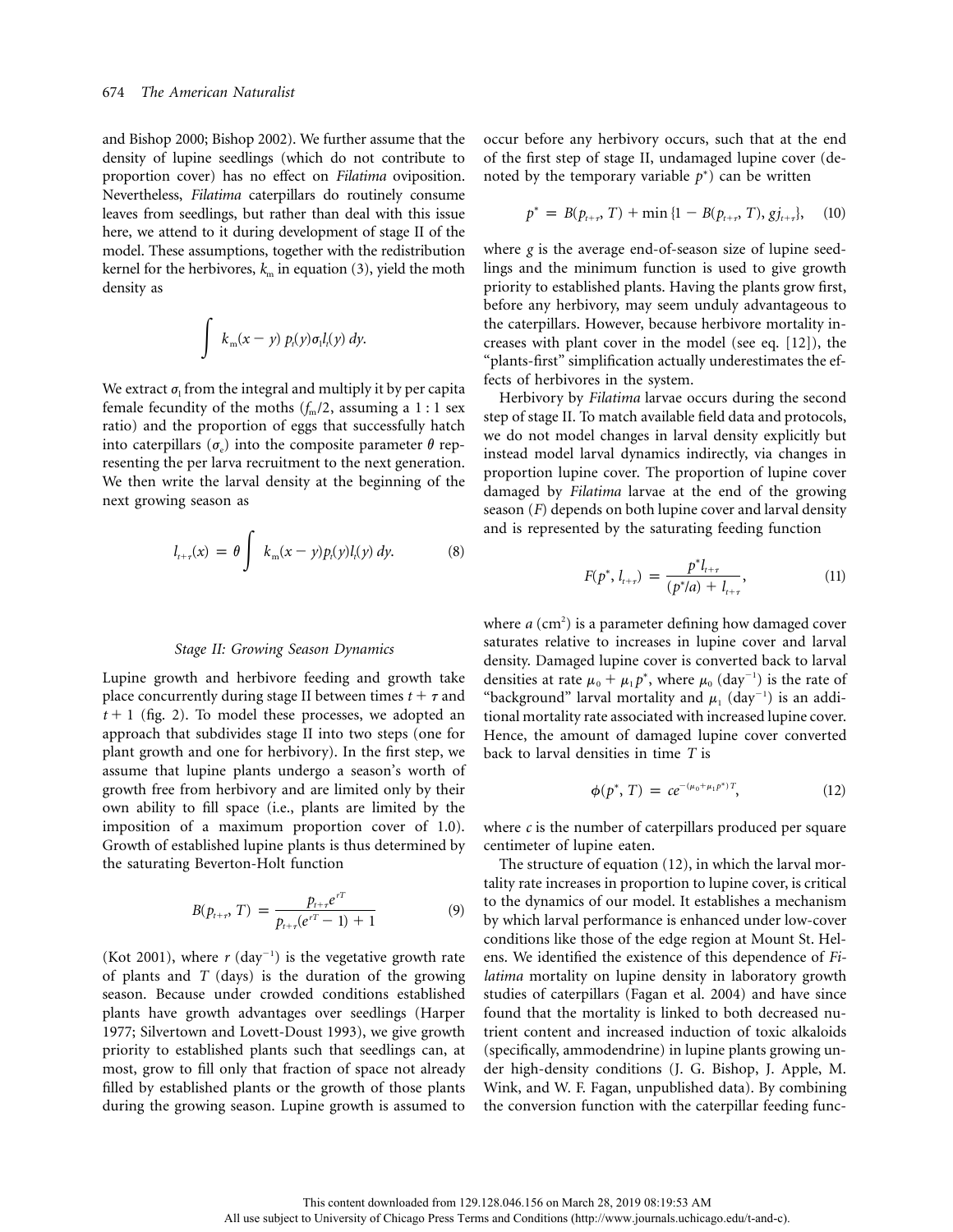tion, we can write the density of larvae at the end of the growing season as

$$
l_{t+1} = \phi(p^*, T) F(p^*, l_{t+\tau}). \tag{13}
$$

Having determined how much damage the caterpillars would cause, we can update lupine cover from step 1 to the end of the growing season using

$$
p_{t+1} = p^* - F(p^*, l_{t+\tau}). \tag{14}
$$

Finally, we assume no mortality of seeds in the seed bank during the growing season, giving

$$
s_{t+1} = s_{t+\tau}.\tag{15}
$$

In summary, our final system of equations thus becomes

$$
p_{t+\tau}(x) = \sigma_{p} p_{t}(x),
$$
  
\n
$$
j_{t+\tau}(x) = \sigma_{s} \gamma \Biggl[ \int k_{p}(x - y) f_{p}(p_{t}(y), l_{t}(y)) dy + s_{t}(x) \Biggr],
$$
  
\n
$$
s_{t+\tau}(x) = \sigma_{s}(1 - \gamma) \Biggl[ \int k_{p}(x - y) f_{p}(p_{t}(y), l_{t}(y)) dy + s_{t}(x) \Biggr],
$$
  
\n
$$
l_{t+\tau}(x) = \theta \int k_{m}(x - y) p_{t}(y) l_{t}(y) dy
$$
\n(16a)

for stage I and

$$
p^*(x) = B(p_{t+\tau}(x), T) + \min \{1 - B(p_{t+\tau}(x), T), gj_{t+\tau}(x)\},
$$
  
\n
$$
l_{t+1}(x) = \phi(p_{t+\tau}(x), T)F(p^*(x), l_{t+\tau}(x)),
$$
  
\n
$$
s_{t+1}(x) = s_{t+\tau}(x),
$$
  
\n
$$
p_{t+1}(x) = p^*(x) - F(p^*(x), l_{t+\tau}(x))
$$
\n(16b)

for stage II. Initial conditions for this system were a localized (100-m radius) lupine colonization event, followed several years later by moth colonization. In all numerical solutions, the initial moth colonization was confined to the same 100-m-radius site that was the source of the lupine colonization. (This strategy accords with the actual invasion dynamics that occurred at Mount St. Helens, where, perhaps because of topographic effects on wind currents and the deposition of airborne particles [including insects; Edwards and Sugg 1993], the core region was the site of several "first introductions." Naturally, if we allowed the moths to colonize throughout the lupine pop-

ulation immediately upon arrival, the dynamics would be different and the advantage would tend to shift to the herbivore.) We use the parameter  $t_0$  (years) to control the duration of the time lag between the start of the plant and herbivore invasions. Using parameter estimates discussed in the next section, we solved equations (16) numerically in Matlab until  $t = 250$  years on a linear domain scaled to represent 50 km of invasible space. Thus, the lower and upper limits of integration for all of the integrals in equations (16) are 0 and 50 km; this domain was effectively unbounded with respect to the parameter conditions we considered. For computational stability, we used 8,192 (i.e.,  $2^{13}$ ) computational nodes and assumed that if the maximum lupine percent cover (*p*) fell below 0.000001, then both species became extinct.

#### **Parameterizing the Lupine-***Filatima* **Model**

The full model in equations (16) involves 18 parameters, which are summarized in table 1. We could estimate 14 of the parameters from a combination of field surveys, field experiments, and laboratory experiments, as discussed below. The four exceptions involved the dispersal parameters ( $\alpha$  and  $\beta$ ) and two parameters related to survivorship in the early life stages of *Filatima* ( $\sigma_1$  and  $\sigma_e$ ). We treated these exceptions as follows.

Because we lacked detailed information on dispersal of lupine seeds and ovipositing *Filatima* moths but believed moths to disperse farther on average than lupine seeds, we set the distance decay parameter for the seeds steeper than that for the moths. We used  $\alpha = 0.0035$  (cm<sup>-1</sup>) for the seeds and  $\beta = 0.0005$  (cm<sup>-1</sup>) for the moths. These parameter values convert into mean dispersal distances of ∼2.9 and 20 m for the lupines and moths, respectively. (See "Discussion" for more information regarding these assumptions.) For the unknown larval parameters, we assumed  $\sigma_1 = 0.75$  and  $\sigma_{\rm e} = 1$ , implying that larval mortality does occur during the winter but that all eggs laid successfully hatch into larvae. Data from a related gelechiid moth species, *Chionodes psiloptera*, from eastern Washington, give  $\sigma$  > 0.9 (Oetting 1977). Because  $\sigma$  and  $\sigma$  enter the same composite parameter ( $\theta$  in eq. [8]), we are left with three parameters that did not have direct empirical support  $(\theta, \alpha, \text{ and } \beta)$ .

We established the beginning and end of the growing season as June 15 and August 31, respectively, as approximations for the dynamics witnessed over the last decade at Mount St. Helens. These choices yield  $\tau$  = June 15 and  $T = 75$  days. Remaining parameters were estimable from empirical data or the literature. For example, the parameters  $b_0$  and  $b_1$ , which together determine lupine seed production as functions of undamaged lupine cover and *Filatima* larval density (eq. [4]), were obtained by nonlinear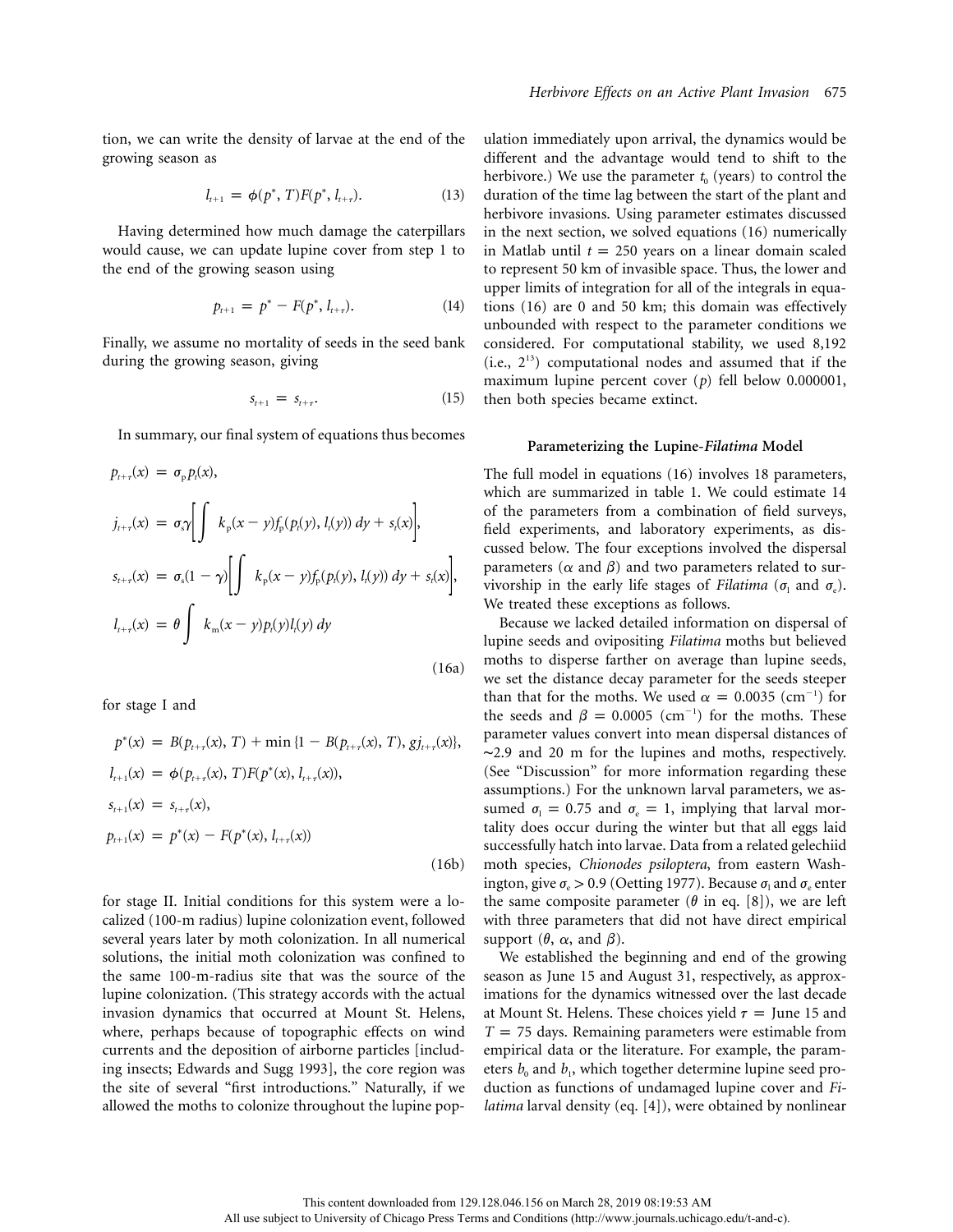#### 676 *The American Naturalist*

| Parameter                                   | Definition                                                                                                       | Estimate                                                           | Data source                                                     |
|---------------------------------------------|------------------------------------------------------------------------------------------------------------------|--------------------------------------------------------------------|-----------------------------------------------------------------|
| $fm$ (eggs per female)                      | Fecundity                                                                                                        | Range: 30-147                                                      | Oetting 1977; J. Apple<br>and J. G. Bishop,<br>unpublished data |
| $\sigma_{1}$                                | Overwinter larval survival                                                                                       | Guess: .75                                                         |                                                                 |
| $\sigma_e$                                  | Egg hatching success rate                                                                                        | Guess: 1                                                           |                                                                 |
| $\theta$ (larvae per female)                | Product of moth fecundity and egg and<br>larval survivorship $(f_m \sigma_e \sigma_l/2)$                         | Calculated                                                         |                                                                 |
| $c$ (cm <sup>-2</sup> ; mean $\pm$ SE)      | Number of caterpillars produced per cm <sup>2</sup> of<br>plant eaten                                            | $.42 \pm .04$                                                      | Fagan et al. 2004                                               |
| $\mu_0$ (day <sup>-1</sup> )                | Mortality of larvae independent of percent<br>cover                                                              | Point estimate: .0086                                              | Fagan et al. 2004                                               |
| $\mu_1$ (day <sup>-1</sup> )                | Mortality of larvae dependent on<br>undamaged percent cover                                                      | Point estimate: .054                                               | Fagan et al. 2004                                               |
| $\phi$ (cm <sup>-2</sup> )                  | Number of mature caterpillars produced at a<br>given level of plant cover $(c e^{-(\mu_0 + \mu_1 p_{t+\tau})T})$ | Calculated                                                         |                                                                 |
| $b_0$ (cm <sup>-2</sup> ; mean $\pm$<br>SE) | Seed density produced at 100% lupine cover<br>in the absence of herbivores                                       | $.75 \pm .45$                                                      | Bishop 2002                                                     |
| $b_i$ (cm <sup>2</sup> ; mean $\pm$ SE)     | Decay of seed density with herbivore density                                                                     | $139 \pm 95$                                                       | Bishop 2002                                                     |
| $\sigma_{\rm p}$                            | Overwinter plant survivorship                                                                                    | .80; range: .75-.84                                                | Bishop 2002                                                     |
| $\sigma_{\rm s}$ (mean $\pm$ SE)            | Seed survivorship                                                                                                | .22 $\pm$ .14                                                      | Bishop 1996                                                     |
| $\gamma$ (mean $\pm$ SE)                    | Seed germination fraction                                                                                        | $.77 \pm .03$                                                      | Bishop 1996                                                     |
| $r$ (day <sup>-1</sup> ; mean $\pm$ SE)     | Vegetative growth rate of plants                                                                                 | Current: $.006^{+.004}_{-.002}$<br>historic: .026 <sup>+.006</sup> | Fagan and Bishop 2000;<br>Bishop 2002                           |
| $a$ (cm <sup>2</sup> ; mean $\pm$ SE)       | Damage cover saturation variable                                                                                 | $2.09 \pm .33$                                                     | Fagan and Bishop 2000                                           |
| $g$ (cm <sup>2</sup> ; mean $\pm$ SE)       | Average end-of-season size of seedlings                                                                          | $2.98 \pm .17$                                                     | Bishop 2002                                                     |
| $\alpha$ (cm <sup>-1</sup> )                | Distance decay of lupine seed dispersal                                                                          | .0035                                                              | Fagan and Bishop 2000                                           |
| $\beta$ (cm <sup>-1</sup> )                 | Distance decay of dispersal by ovipositing<br>moths                                                              | .0005                                                              |                                                                 |
| $T$ (days)                                  | Duration of growing season                                                                                       | 75                                                                 |                                                                 |
| T                                           | Time of germination                                                                                              | June 15                                                            |                                                                 |
| $t_0$ (years)                               | Time lag between the start of the lupine and<br>Filatima invasions                                               | 8; range: 5-12                                                     | Bishop 1996; Bishop et<br>al. 2005                              |

**Table 1:** Model parameters with definitions, dimensions, estimated values, and sources

least squares fits of the function  $f_p(p, l)$  to a large demographic data set of lupine fecundity estimates (Bishop 1996, 2002; Bishop and Schemske 1998). For the purposes of this calculation, fecundity was determined at the level of the patch, not the plant, yielding 355 unique patch  $\times$  year combinations spanning five field seasons. Seeds produced but subsequently destroyed by insect seed predators were excluded from the calculations. In 86 of the patch  $\times$  year combinations, no seeds were produced; virtually all of these cases of reproductive failure involved patches with low lupine density but high *Filatima* density. The same long-term study yielded data on the fraction of seeds that successfully overwinter, the overwinter persistence of lupine proportion cover, and the fraction of seeds germinating, providing estimates for  $\sigma_s$ ,  $\sigma_p$ , and  $\gamma$ , respectively (Bishop 1996, 2002).

The estimate of per capita fecundity of female *Filatima* moths,  $f_m = 30$ , was obtained from field-caught females that were enclosed in chambers with potted plants on

which to oviposit. Data from a related species, *Chionodes psiloptera*, suggest that egg laying in this group of moths may actually be a multiday, multi-eggmass process (Oetting 1977), and therefore our data may be a substantial underestimate because we did not know the age and oviposition history of our field-caught females. For *Chionodes psiloptera*, per capita fecundity was 147 (range 126–184). Note, however, that uncertainty in this parameter is subsumed in the composite parameter  $\theta$ , which is already "tunable" because we lack estimates for its other components (eq. [8]).

Multiple methods are available for estimating the vegetative growth rate of lupine (eq. [9]). One approach is to calculate  $r = \ln (SA_{\rm E}/SA_{\rm B})/T$ , where  $SA_{\rm B}$  and  $SA_{\rm E}$  represent lupine surface area at the beginning and end of the growing season, respectively. Making this calculation using data from low-density lupine patches to which a broadspectrum insecticide had been applied at the beginning of the 1995 season yields an upper estimate of  $r = 0.026$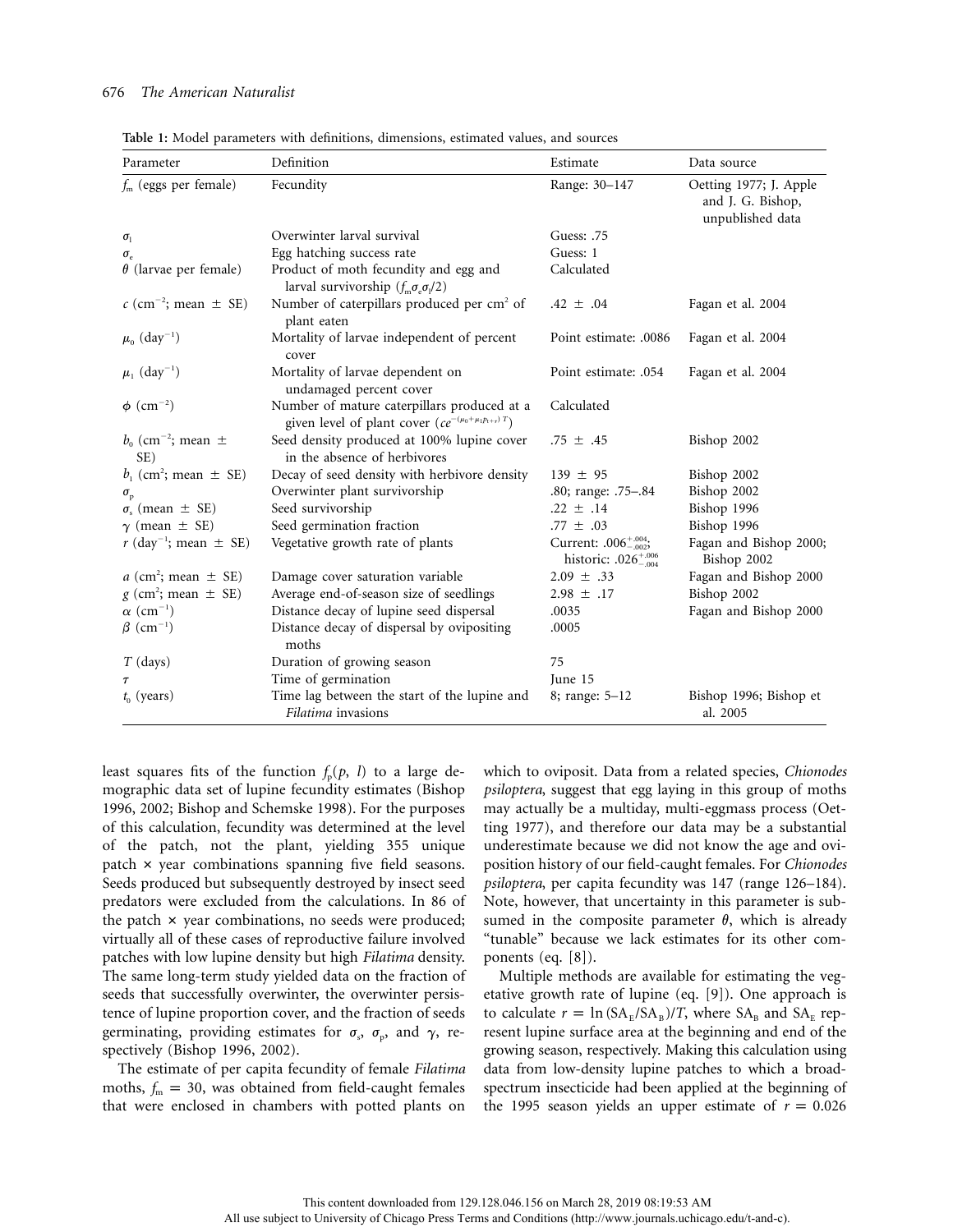(day<sup>-1</sup>; Fagan and Bishop 2000). More recent data from repeated transect surveys for regions where *Filatima* are absent but other herbivores (e.g., *Hystricophora* root borers, *Euxoa* folivores) are present yield a substantially lower estimate of lupine growth potential,  $r = 0.006$  (day<sup>-1</sup>). Both of these estimates are lower than the very high rates of lupine population growth recorded in the first few years after the eruption ( $r = 0.033$  [day<sup>-1</sup>]; in other words, the population multiplier  $\lambda > 11$  [year<sup>-1</sup>]; Fagan and Bishop 2000; Bishop et al. 2005).

The parameter *g*, which is needed to convert lupine seedling density to proportion cover (eq. [10]), was estimated from demographic studies of 2,144 marked plants that were seedlings at the beginning of a growing season and were followed through to the end of that growing season. The average size includes the effects of plants that died and was estimated as a single value across all plots and years, thus ignoring effects of local density. We estimate  $g = 2.98$  (cm<sup>2</sup>).

To estimate *a*, which controls how quickly *Filatima* damage saturates with proportion lupine cover and larval density, we fitted equation (11) via nonlinear least squares to data from a field experiment that used an insecticide to manipulate larval density across a gradient in proportion lupine cover (Fagan and Bishop 2000). We estimate  $a = 2.09$  (cm<sup>2</sup>).

We have two approaches to obtaining the parameter *c*, which represents the number of mature caterpillars produced per square centimeter of lupine eaten. First, a survey of 101 lupine plants of varying sizes and infestation levels (conducted August 17, 2000) yielded a relationship between number of caterpillar retreats (the webbed tunnels) and damaged lupine surface area (cm<sup>2</sup>). This indicated a value of 0.24 caterpillars  $cm^{-2}$  of damage. However, because of the way the parameter enters the term  $\phi$  in equation (12), this number has to be discounted for caterpillar mortality over the previous 62 days of the growing season, yielding 0.42 caterpillars  $cm^{-2}$  of damage, the estimate in table 1. Alternatively, given a weight at pupation, a surface area– biomass relationship for lupine, and an estimate of larval growth efficiency, we can calculate the mass of lupine needed for a larva to reach maturity. We know average pupation weight for *Filatima* from Mount St. Helens to be 22 mg, and we have a relationship for lupine leaf biomass as a function of surface area (for 52 plants from the edge region where tissue quality is high,  $y = 0.0753x - 2.0056$ ,  $r^2 =$ 0.91). However, growth efficiency had to be estimated from the literature. *Filatima* is a specialist caterpillar feeding on a forb. Data in Scriber and Feeny (1979) give an average of 24.3% efficiency for caterpillars in this feeding category (range 11.6%–41.5%). Although the data became available too late to be incorporated in our modeling for this article, we recently estimated gross growth efficiency  $(GGE)$  =

14% (range 7%–25%) for *Euxoa* feeding on these plants (J. Apple and J. G. Bishop, unpublished data). These data together yield an estimate for  $c$  of 0.83 caterpillars  $cm^{-2}$  (range 0.40–1.42 caterpillars  $cm^{-2}$ ). Thus, our estimate from the first approach is at the low end of the estimates from the second approach. Although GGE is known to decrease with decreasing plant nutrient content (e.g., poorly matched plant-herbivore stoichiometry; Elser et al. 2000), data in Fagan et al. (2004) and Bishop et al. (2005) suggest that stoichiometry of lupine leaves from the edge region is well matched to the metabolic demands of *Filatima*.

The background larval mortality rate  $(\mu_0)$  and the additional larval mortality due to increases in lupine density  $(\mu_i; \text{ eq. } [12])$  were estimated from a 14-day laboratory growth study (Fagan et al. 2004). The two parameters were estimated via simultaneously solving two equations describing differential survivorship of *Filatima* caterpillars reared consistently on lupine leaves from sites with different plant densities.

## **Expansion or Retreat of the Lupine-Herbivore Coinvasion?**

The integrodifference equation system we use to model the lupine-*Filatima* interaction (eqq. [16]) can exhibit either spatial advance or spatial contraction of both species jointly, depending on the parameter combinations used (fig. 3). Our best estimates of the system's parameters (table 1) predict long-term expansion of the coinvasion (fig. 3*a*) at a rate of approximately 25 m year<sup>-1</sup>. However, as we detail below, herbivory by *Filatima* greatly slows the lupine's rate of spread relative to herbivore-free conditions and is sufficient to cause a short-lived spatial contraction of the invading species. Small changes away from our best estimates for any of several parameters are sufficient to cause qualitatively different behavior in which the lupine and herbivore populations both collapse spatially. We demonstrate this in figure 3*c*, 3*d*, where, relative to figure 3*a*, 3*b*, a 5% increase in moth fecundity  $(f_m)$  reverses the coinvasion. Working with a partial differential equation system, Owen and Lewis (2001) demonstrated that spatial contraction versus expansion of an ongoing invasion hinged on the presence of a strong Allee effect in the resource species' growth dynamics. In our model of the Mount St. Helens system, herbivory is most intense (as a proportion of total lupine cover) at the leading edge of the invasion. This dynamic, which induces maximum reduction of seed production under conditions of low plant density, induces an Allee-like effect on the plant's growth rate, suggesting that such a growth mechanism may be necessary for a consumer-induced spatial contraction of a resource species invasion irrespective of the modeling framework used.

Our model can also produce an equilibrium solution in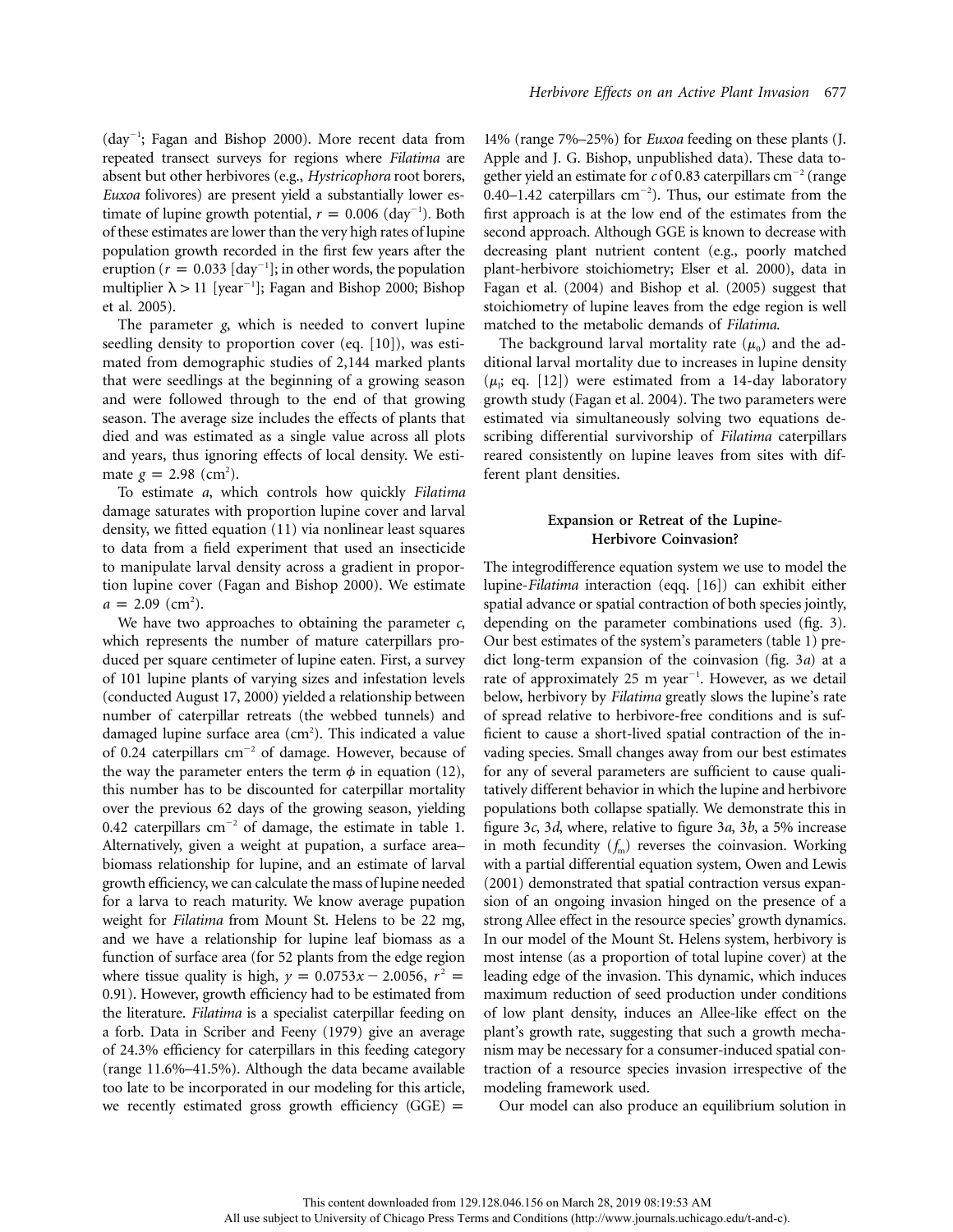

Figure 3: Time course of the Lupinus-Filatima model in equations (16). a, b, Summary of the dynamics for a situation in which the coinvasion continues to expand spatially. c, d, Summary of the spatial extent of the lupine and herbivore populations, respectively, for a situation in which inverse density–dependent herbivory causes the coinvasion to collapse. In *a* and *c*, the black curve representing  $F_{\rho}$  the proportion of the lupine surface area damaged by herbivores, is stacked on top of a white curve representing  $p_{\rho}$  the undamaged lupine surface area. In *b* and *d*, the density of Filatima caterpillars (l<sub>i</sub>) is given. All parameters are as in table 1, except that for a and b,  $f_m = 95$ , whereas for c and d,  $f_m = 100$ . Herbivores are instantiated into the model at  $t_0 = 8$  years.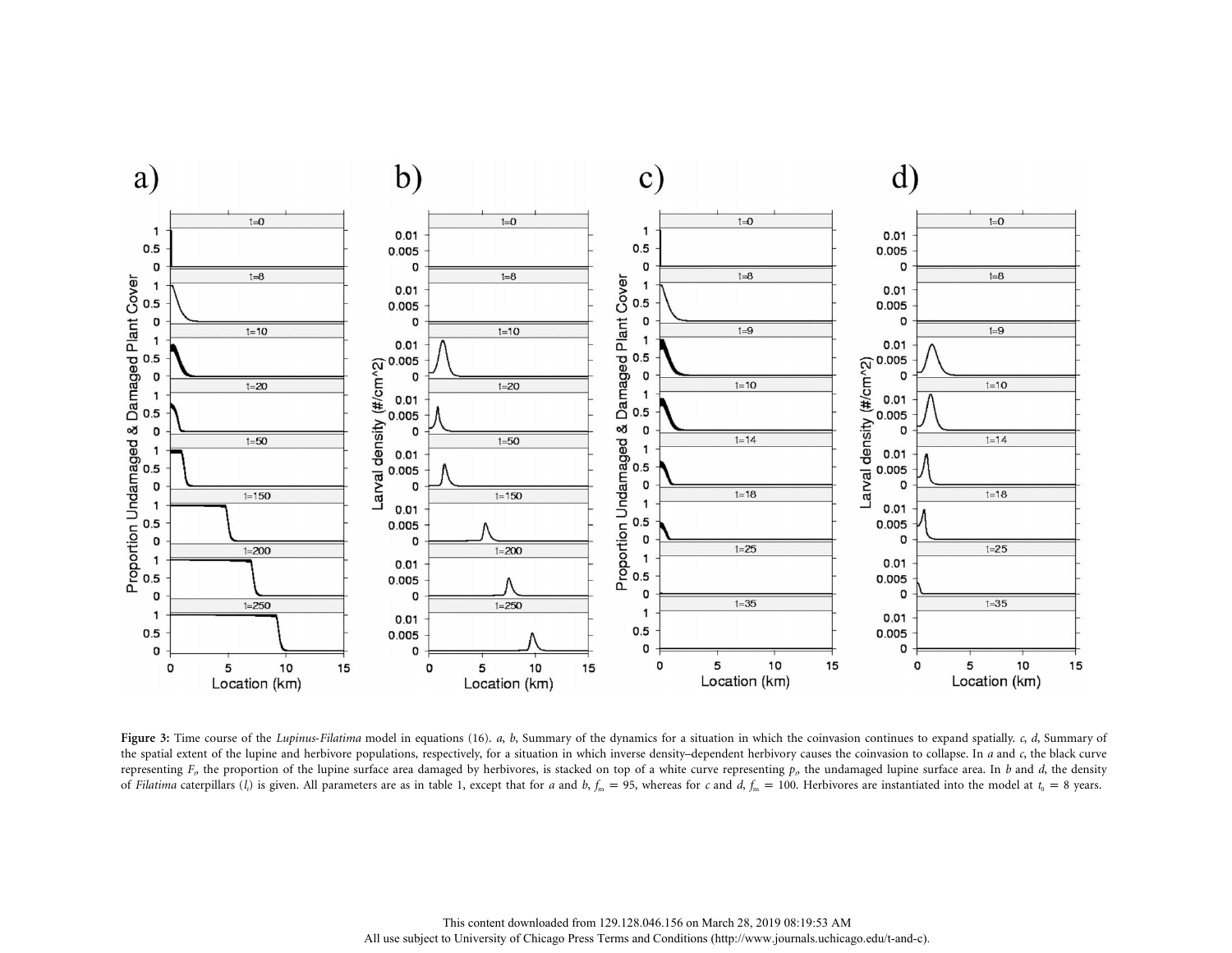

**Figure 4:** Forwardmost spatial position of high densities of (*a*) *Lupinus* and (*b*) *Filatima* over the time course of the invasion as a function of *r*, the lupine's intrinsic rate of vegetative growth (rescaled by a factor of 100). Estimates of *r* from the mid-1990s, earlier in the invasion's history (rescaled  $r > 2.5$  [day<sup>-1</sup>]) were sufficient to cause the rapid expansion of the lupine population. More recently obtained estimates of *r*, which are lower (rescaled  $r = 0.6$  [day<sup>-1</sup>]) and are estimated in the absence of *Filatima* herbivory but in the presence of feeding damage by other insect herbivores, can cause spatial collapse of the lupine invasion (other parameters as in table 1). To avoid local artifacts or transients, we smooth the surface plot by presenting the spatial location of those densities corresponding to 95% of the species' respective peak densities.

which herbivory is exactly sufficient to "stall out" the coinvasion, resulting in a stationary patch of lupines (with intense herbivory at its outer margin) that neither expands nor contracts. One such stationary patch results when  $f_m$  is increased from its baseline value to ∼97 (app. B in the online edition of the *American Naturalist*). Changes in other parameters (e.g., *r*, *a*) can accomplish the same effect.

Visualizing the spatiotemporal effects of changes in the model's parameters is a challenging task. One solution is to track the predicted location of particular densities of the lupine and herbivore populations. We opted to follow the time evolution of the forwardmost locations of the lupine and herbivore populations corresponding to 95% of the species' respective peak densities at each point in a model run. Because *Filatima* survivorship decreases with increasing lupine density (eq. [12]), *Filatima* densities tend to be higher under conditions of low lupine density. Thus, the spatial peak in the *Filatima* population tends to occur farther out along the invasion's trajectory than the spatial peak in the lupine population (i.e., peak herbivore densities are rightshifted relative to maximum lupine cover in fig. 3 and app. B).

Manipulating the vegetative growth rate parameter *r* provides special insight into the plant-herbivore dynamics because estimates of this parameter are context dependent. In the absence of herbivory by *Filatima*, estimates of *r* from the mid-1990s, earlier in the recolonization process, were about four times as high as comparable measures obtained more recently ( $r = 0.026$  vs. 0.006 day<sup>-1</sup>). The lower estimates of *r* derive from plots in which *Filatima* was absent but where several other insect species, representing a range of herbivore guilds, were present. Together with our best estimates of all other parameters (table 1), the distinction between the old and new estimates of *r* is sufficient to cause a qualitative shift in the dynamics of the coinvasion from rapid expansion to spatial collapse (fig. 4). Thus, the synergistic effects of several insect herbivores will likely be critical to determining the long-term success of the lupine invasion, with only a portion of the story being captured in the model we present here.

The timing of herbivore colonization relative to the start of the lupine invasion also is critical to long-term expansion or collapse of the coinvasion. From our best empirical estimates of the model's parameters, if the herbivores are allowed to colonize shortly after the start of the plant invasion, they can reduce the plants' population growth rate sufficiently to collapse the plant population backward on itself (fig. 5;  $t_0 < 9$  years). In contrast, if the herbivores arrive later, after the lupine population has had more time to establish, then the herbivores have less effect on the lupine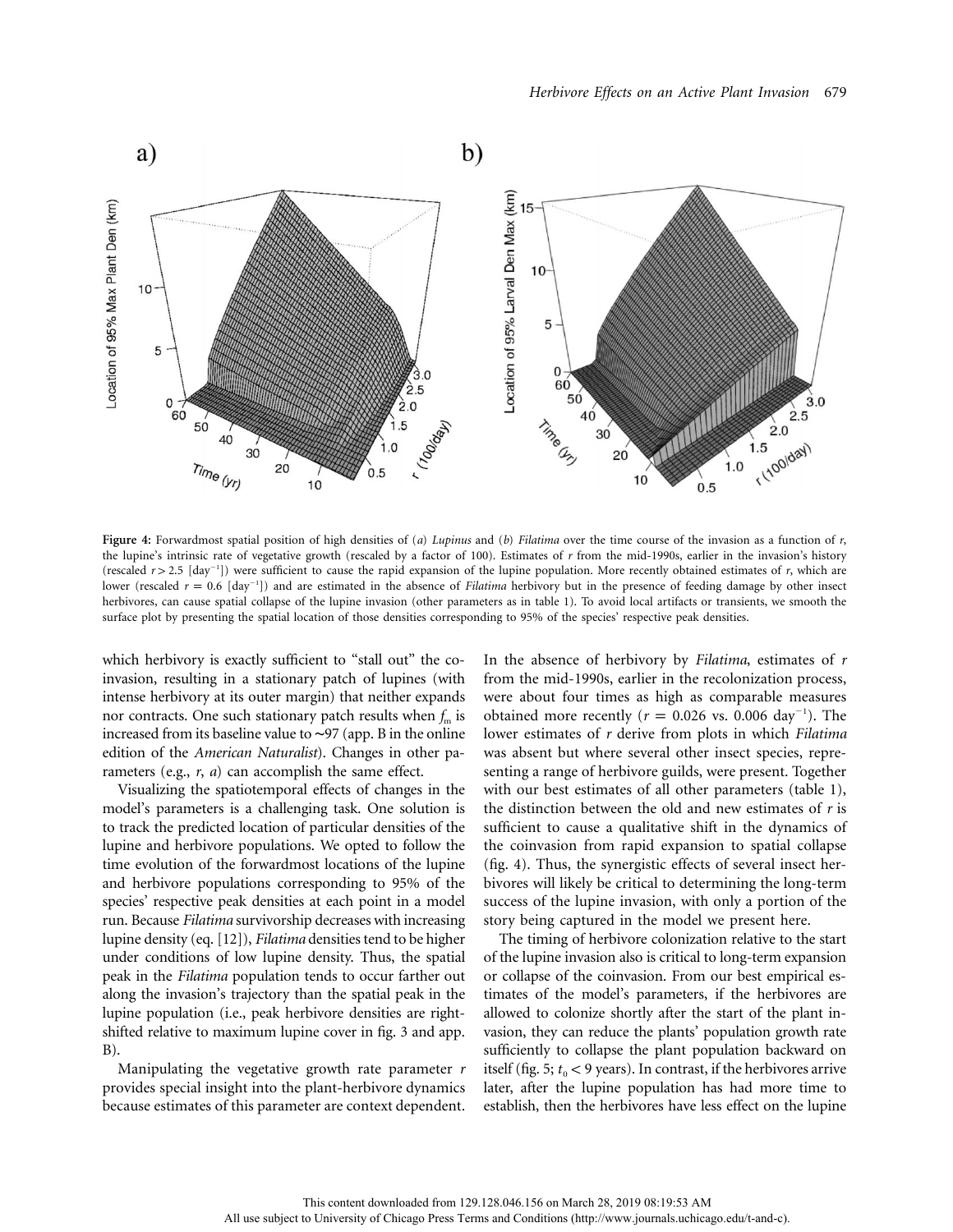

**Figure 5:** Forwardmost spatial position of high densities of (*a*) *Lupinus* and (*b*) *Filatima* over the time course of the invasion as a function of the temporal lag between the earlier arrival of the plants and the later arrival of the herbivores. Using our best empirical estimates of the model's parameters, collapse of the lupine population is possible only if the herbivores colonize the system within 8 years after the start of the lupine invasion. For later herbivore arrival times, the caterpillars will slow the advance of the plant invasion and cause a temporary decrease in the spatial extent of high plant densities (the pit that appears just left of center on the surface in *a*), but they cannot stop the lupine invasion or cause it to collapse completely. To avoid local artifacts or transients, we smooth the surface plot by presenting the spatial location of those densities corresponding to 95% of the species' respective peak densities.

invasion. For example, the herbivores may slow or even cause a temporary retreat of the lupine population (fig. 5;  $9 < t_0 < 17$  years), but they cannot stop its eventual outward spread. Given a sufficiently long time lag between the earlier arrival of the plants and the later arrival of *Filatima*, herbivore effects on the rate of spread of the plant population are further lessened and take longer to develop. The intensity of these effects depends on where we instantiate the herbivores into the ongoing lupine invasion. We have assumed that herbivores colonize first near the origin of the lupine invasion, because this appears to have been what happened at Mount St. Helens. Allowing the herbivores to instead colonize at the front of the lupine invasion (as would be the case if females actively searched for some correlate of plant quality associated with low-density growth conditions) has quantitative effects on the importance of timing. However, the effect is not overwhelming because we already assume that the herbivores have a greater likelihood of longdistance dispersal (i.e.,  $\alpha > \beta$ ).

The most striking result related to invasion timing is that there appear to be threshold levels of spatial extent and/or temporal advantage for the plant that together define critical values of invasion momentum, beyond which herbivores are unable to reverse a plant invasion (fig. 6).

Given a sufficiently fast lupine growth rate or a sufficiently long lag before the herbivore arrives, a coinvasion will occur with the herbivores riding the front edge of the invading lupine wave. For slow lupine growth rates and short herbivore lag times, the herbivore collapses the lupine invasion backward, and both species become extinct. For intermediate lupine growth rates and short herbivore lag times, the long-run dynamics of equations (16) involve a single, persistent "stationary patch" like that shown in appendix B. Interestingly, this phenomenon occurs in a finite region of parameter space rather than as a delicately balanced transition between expansion and collapse of the coinvasion (fig. 6). To explore further the consequences of changing parameter values, we conducted a sensitivity analysis of the model's qualitative output (app. C in the online edition of the *American Naturalist*), which further suggests that the lupine-*Filatima* system falls very close to the boundary separating successful and failed invasions. However, we note that, in the sensitivity analysis, the most likely qualitative outcome was a stationary patch, and the least likely outcome was a successful coinvasion, in contrast with the predictions emerging from our best estimates of the parameters (fig. 6).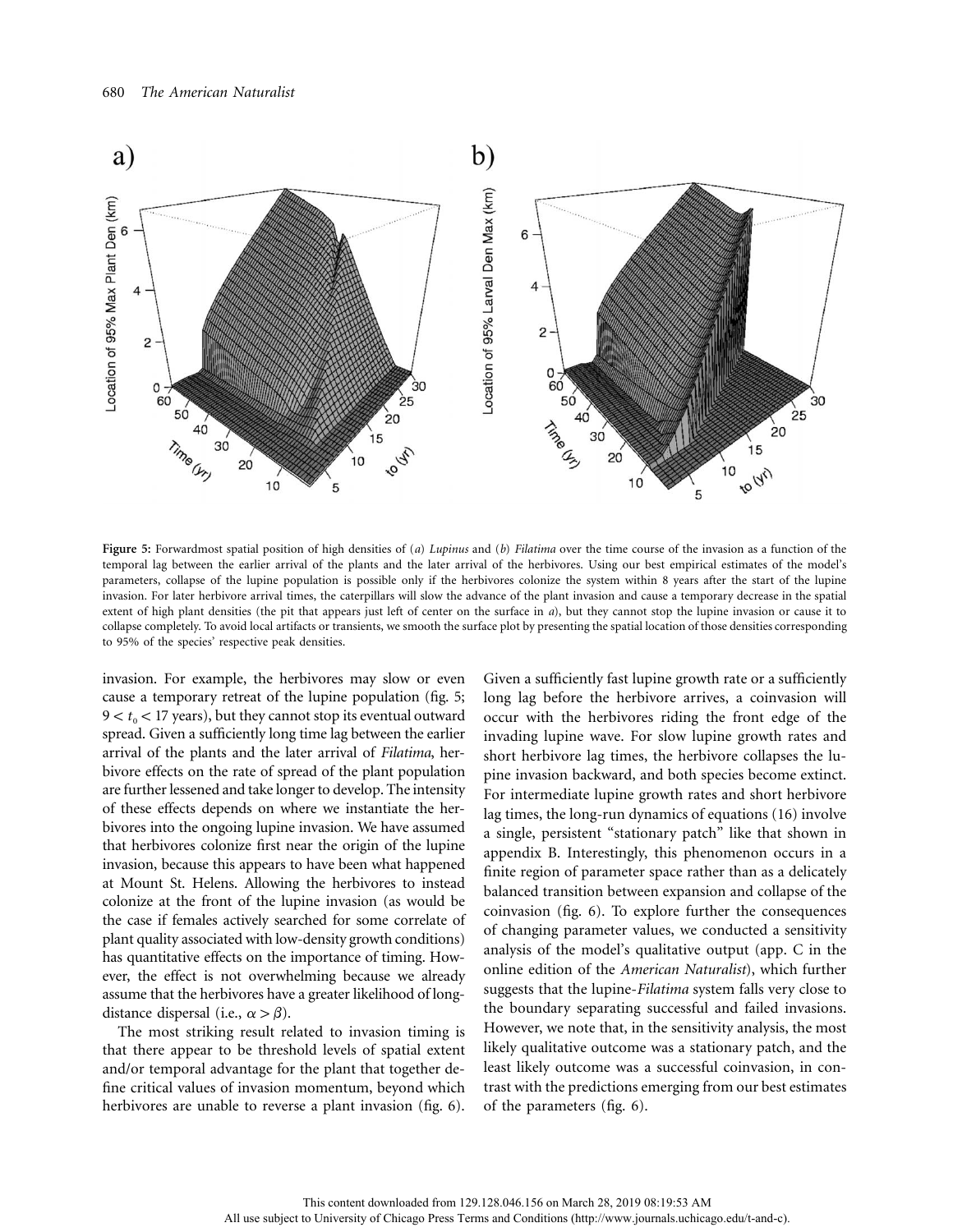

**Figure 6:** Qualitative dynamics of the lupine-herbivore model in  $r \times t_0$  parameter space. Three classes of long-run dynamics are possible. For slow lupine growth rates with short lag times before herbivore arrival, we observed contracting patch dynamics and collapse of the plant-herbivore system (as in fig. 3*c*, 3*d*). For faster lupine growth rates, we observed forward-spreading coinvasion dynamics (as in fig. 3*a*, 3*b*). For intermediate lupine growth rates but short delays in herbivore arrival, a single stationary patch emerged with coexisting lupines and herbivores (as in app. B). We fixed the boundaries of this region of parameter space as those parameter combinations for which the invasive front of the lupine population moved by less than 0.5 m year<sup>-1</sup>. From table 1, the best estimate and range of the delay  $t_0$  and the best estimate ( $\pm 1$  SE) of *r* are overlaid in gray.

#### **Discussion**

The lupine-*Filatima* system at Mount St. Helens appears perched very close to the dynamic threshold separating conditions for spatial advance and spatial retreat of the plantherbivore coinvasion. To the extent that our mathematical representation captures the main components of the plantherbivore coinvasion, our analyses suggest that destructive herbivory by *Filatima* is quite capable of demonstrably slowing the rate of spatial spread by the lupine population. Indeed, we know from field observations and experiments (Bishop 1996, 2002; Fagan and Bishop 2000; Fagan et al. 2004; Bishop et al. 2005) that *Filatima* causes tremendous reductions in lupine seed production, and we have witnessed herbivore-induced patch shrinkage that represents invasion failure on a small scale (Bishop et al. 2005). However, our mathematical analyses here suggest that even these prodigious effects are insufficient to engender a long-term, broadscale spatial contraction of the lupine population, but the herbivores' effects are close to doing so. If all other parameters of the model are held at our best estimates (table 1), relatively small changes in any of several parameters reflecting life-history traits or attributes of the plant-herbivore interaction (e.g., *r*, *a*, *f*m) would allow a modified *Filatima*like herbivore to reverse the invasion of a lupine-like plant (fig. 3*c*, 3*d*; figs. 4, 5). Interestingly, something as simple as the timing of herbivore arrival would also switch the system between spread and collapse of the coinvasion (fig. 6). In this discussion, we focus first on the specific implications of rate of spread of the plant-herbivore coinvasion for primary succession at Mount St. Helens and then on the more general issue of invasion timing.

## *Insect Herbivory at Mount St. Helens: Inverse Density Dependence and Its Successional Effects*

The lupine-*Filatima* system at Mount St. Helens deviates from conventional wisdom about terrestrial plant-herbivore interactions in several important respects. The longterm pattern of inverse density–dependent herbivory (fig. 1) constitutes perhaps the most striking exception to the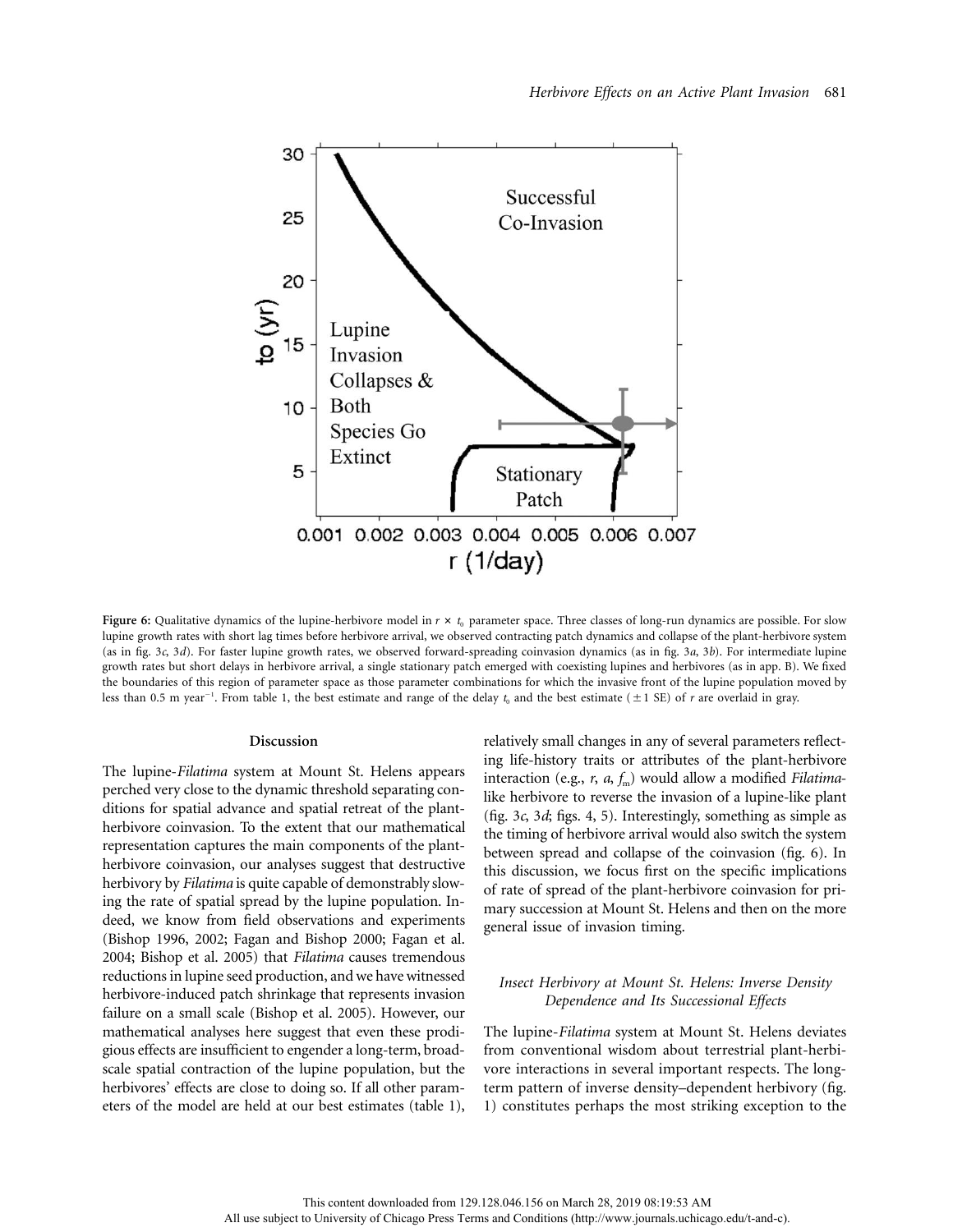predictions that the major theories of plant-herbivore interactions would make about the system. Both the resource concentration hypothesis (Root 1973) and plant apparency theory (Feeny 1976; Rhoads and Cates 1976) would predict greater levels of herbivory in the core region, where lupine patches exist at higher density, offer much greater biomass, and are far more persistent. All the more surprising is that the conspicuous inverse density–dependent herbivory is not restricted to feeding by *Filatima*. Remarkably, the activities of at least four different herbivore species (representing three distinct feeding guilds) are effectively confined to low-density areas of lupine, where they cause local spatial collapse of lupine patches, a shifting mosaic of small patches, and extreme fluctuation in percent cover (del Moral 2000*b*; Bishop 2002; Bishop et al. 2005). Inverse density dependence appears critical to the coinvasion dynamics in this system because the herbivores' enhanced performance under conditions of low lupine density induces a strong Allee effect for the plant, a trait that has been shown necessary to reverse a traveling wave of invasion by a resource species in partial differential equation models (Owen and Lewis 2001). Negative relationships between host density and herbivory are known in other plant-herbivore systems, but the underlying mechanisms in any particular case remain obscure (Thompson and Price 1977; Courtney and Courtney 1982; Courtney 1986; Kunin 1999). Revealing the mechanisms that underlie the persistent patterns of herbivory observed at Mount St. Helens will require experimental manipulation, such as our ongoing studies that factorially manipulate soil nutrients and natural enemies.

It is worth comparing results from this model of lupine spatial spread with the far slower spread speeds presented in earlier work. In Fagan and Bishop (2000), we adopted a reaction diffusion framework where the diffusion coefficient was estimated from the recruitment locations of first-generation offspring of lupines growing under ultralow densities (so parentage could be assured). This approach essentially provided an estimate only of "local" spread because our searches for recruiting plants were restricted to ∼20-m radii around parent plants. Thus, the model of Fagan and Bishop (2000) yielded information on how quickly an outlying patch of lupine should expand, approximately  $4 \text{ m year}^{-1}$ . In contrast, the current model, which yields spread speeds of ~40 m year<sup>-1</sup> (fig. 3*a*, 3*b*), adopts an integrodifference equation framework with assumed rather than estimated exponential kernels. The coefficient governing the lupine's kernel is based on our knowledge that long-distance seed dispersal events (e.g., 1100 m) do occur but are relatively rare (Wood and del Moral 2000). The framework we present here is thus a model of population-level rather than patch-level spread. Although our model's predictions (e.g., spread over ∼25 years of ∼1,000 m) are likely conservative because we lack good measures of very long distance dispersal, the general results match up well with information gleaned from a recent survey of the entire pumice plains region (J. G. Bishop and J. Apple, unpublished data).

Understanding the broad importance of lupine's herbivore-mediated absence from so much of this landscape requires an overview of lupines' role in successional dynamics at Mount St. Helens. Soon after lupines' initial colonization of the volcanically devastated pumice plain, ecologists predicted that lupines would have major effects on the successional development because they are nitrogen fixers, have a temporal advantage, and can colonize a great diversity of sites. These predictions about the importance of lupine to local community development have proved accurate. For example, lupines accelerated soil development through direct nutrient and organic matter input, trapping of windblown debris and propagules, attraction of insects that ultimately die in situ, and attraction of animal dispersal vectors that transport seeds and microorganisms (Morris and Wood 1989; del Moral and Rozzell, forthcoming). Soils under lupines have much higher levels of total N, organic matter, and microbial activity than do adjacent bare areas (Halvorson et al. 1991, 1992; Halvorson and Smith 1995; Fagan et al. 2004). Furthermore, experiments demonstrate a net positive effect of lupines on growth of ruderal plant species (Morris and Wood 1989; Titus and del Moral 1998), although these species may have to wait for lupines to die to take advantage of particular sites. Recent surveys demonstrated that percent cover of other plant species was higher within lupine patches than outside them and that species composition differed substantially inside and outside lupine patches (del Moral and Rozzell, forthcoming). Indeed, nutrientresponsive species such as the grass *Agrostis pallens* are so common in core-type lupine patches that the region was, at one point, predicted to transition successionally into high-elevation grasslands, although grass-eating herbivores (elk and grasshoppers) have put an end to this idea (C. Crisafulli, personal communication).

The presence of lupines is clearly important to community development at Mount St. Helens. By extension, then, insect herbivory that has prevented or at least delayed lupine colonization of large portions of the pumice plain has indirectly determined the course of primary succession by hindering the early stages of soil formation and changing the floristic trajectory. This conclusion, that insect herbivores are helping to shape the pace and pattern of primary succession at Mount St. Helens, runs counter to the general theory of primary succession (Walker and del Moral 2003; see also app. D in the online edition of the *American Naturalist*). We suspect that insect herbivores may be more important to succession in disturbed landscapes than is commonly appreciated. The lesson of this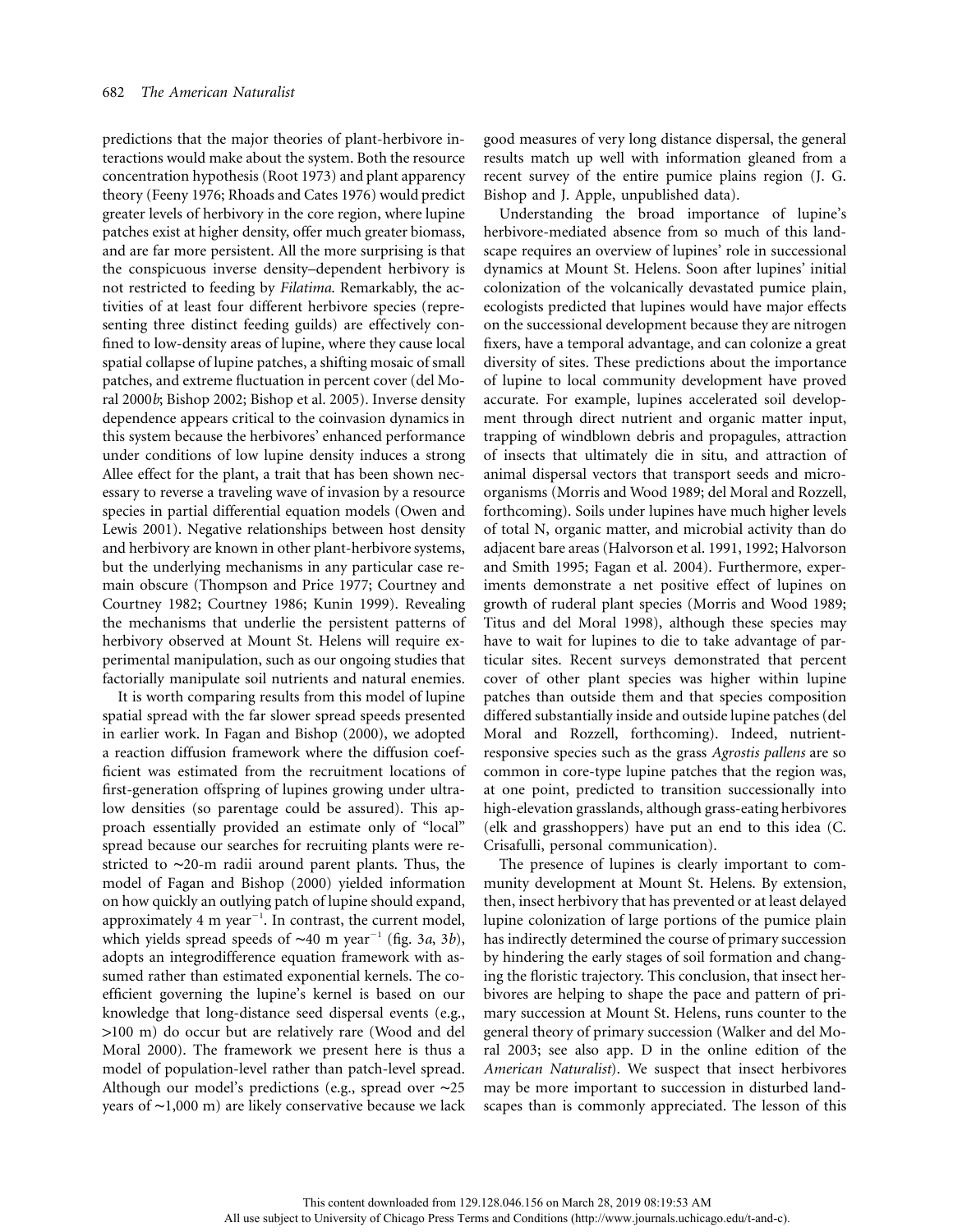model, and of the Mount St. Helens system more generally, is that gauging such importance can require a deliberate focus on issues relating to the absence of a species from a landscape rather than its presence. The latter is far easier to grapple with conceptually.

## *The Importance of Invasion Timing and Its Implications for Biological Control*

Timing appears to play a critical role in determining the spatial success of the lupine invasion at Mount St. Helens. In our model, we manipulated the relative timing of initial colonization by the plant and the herbivore via the time lag parameter  $t_0$  and found three qualitatively different cases of results: a persistent stationary patch, spatial collapse leading to extinction, and successful coinvasion (fig. 6). Case 1, the stationary patch, is an unusual result in this model because it occurs for a finite region of parameter space rather than as a transition between successful and failed coinvasions. However, comparable results are known from certain activator-inhibitor–type neural-field models (Amari 1977; Coombes et al. 2003). In our system, the stationary-patch result occurs when overdispersal by the herbivore and its increased success under conditions of low lupine density are sufficient to contain the lupine population but insufficient to collapse the lupine patch altogether. Case 2, extinction of both species, occurs when the lupine grows slowly and/or the lag time until herbivore arrival is short. In these cases, herbivore damage is sufficient to collapse the lupine patch in on itself, thereby eliminating the herbivores' food resource. Note, however, that a linearization of equations (16) at the origin (not shown) yields an expression with a positive growth term for the lupine but no growth for the herbivore. Thus, the origin is not a stable equilibrium in this model, and the lupine can never become completely extinct in an analytical sense (although the herbivore can). From a numerical perspective, for parameter combinations in which the lupine patch collapses backward, the herbivore drives the lupine down to nonbiological levels (e.g.,  $10^{-14}\%$ cover), at which time the herbivore becomes extinct and the lupine recovers. This clearly constitutes an "attofox" numerical result (e.g., Mollison 1991), and for our biological purposes, we treat this case as extinction of both plant and herbivore.

For case 3, successful coinvasion, small changes in the time lag parameter differentiate scenarios in which herbivory is sufficiently pervasive to collapse the plant invasion back on itself from those in which the plant population continues to expand spatially. In other words, given a sufficient "head start" before herbivore colonization (or, alternatively, given a sufficient spatial extent), the lupine invasion was not reversible in our model. Herbivores could slow the spread of the lupines, sometimes greatly so, but late-arriving herbivores could not turn the plant invasion backward. In Fagan and Bishop (2000) we described this phenomenon as "invasion momentum," noting that in a simpler model of lupine spread featuring a linear growth term, several years of herbivore-free growth will allow the lupine population to spread rapidly for several years even after the herbivores' arrival. The present model demonstrates that the phenomenon of invasion momentum also occurs under conditions of density-dependent growth for the plants. In the field, the mechanism underlying such invasion momentum involves the enormous reproductive potential of the large, high-density core region patches of lupine where lupine seed production regularly exceeds thousands of seeds per square meter (Bishop 1996, 2002; Fagan and Bishop 2000). Unlike the intense inverse density dependence (which, though not unknown, is atypical of herbivore-plant interactions at large), the potential for massive seed rain from regions of high plant density is a phenomenon that likely generalizes broadly to other coinvasions. In contrast to the Mt. St. Helens system, theory suggests that direct density dependence, in which intensive herbivory falls on high-density "cores" of an invading plant, will be insufficient to slow or reverse the spatial spread of an invading plant (Owen and Lewis 2001). However, such herbivory can certainly influence the standing crop of invasive plants (Fagan et al. 2002).

Our conclusions about the crucial role of timing and invasion momentum within the lupine-herbivore system at Mount St. Helens echo recent discussions of the importance of timing within the invasion biology literature (Gressel et al. 1996; Fagan et al. 2002; von Holle et al. 2003; Simberloff 2003). A key message emerging from that body of research concerns the importance of taking management actions against invasive pest species very soon after their discovery because small patches comprising few individuals are far easier to eliminate through chemical or mechanical means than are large patches. Because of invasion momentum, delays of even a few years in the application of control methods against a population of an invasive pest species could take years of dogged mechanical removal efforts or pesticide applications to surmount.

Our work here suggests that, when permitted by practical issues associated with early detection of invading pests, the advantages of early management actions are likely to extend to biological control techniques as well. Consider the similarities between the lupine-herbivore system and a weed– biocontrol agent system. As a colonizer of disturbed habitats, native prairie lupines exhibit some, but not all, of the suite of life-history characteristics that are typically associated with weedy plant species (e.g., nitrogen fixing, fast development rate). Likewise, *Filatima* possesses many of the characteristics that are often sought after in effective biocontrol agents: it is a highly specialized herbivore that can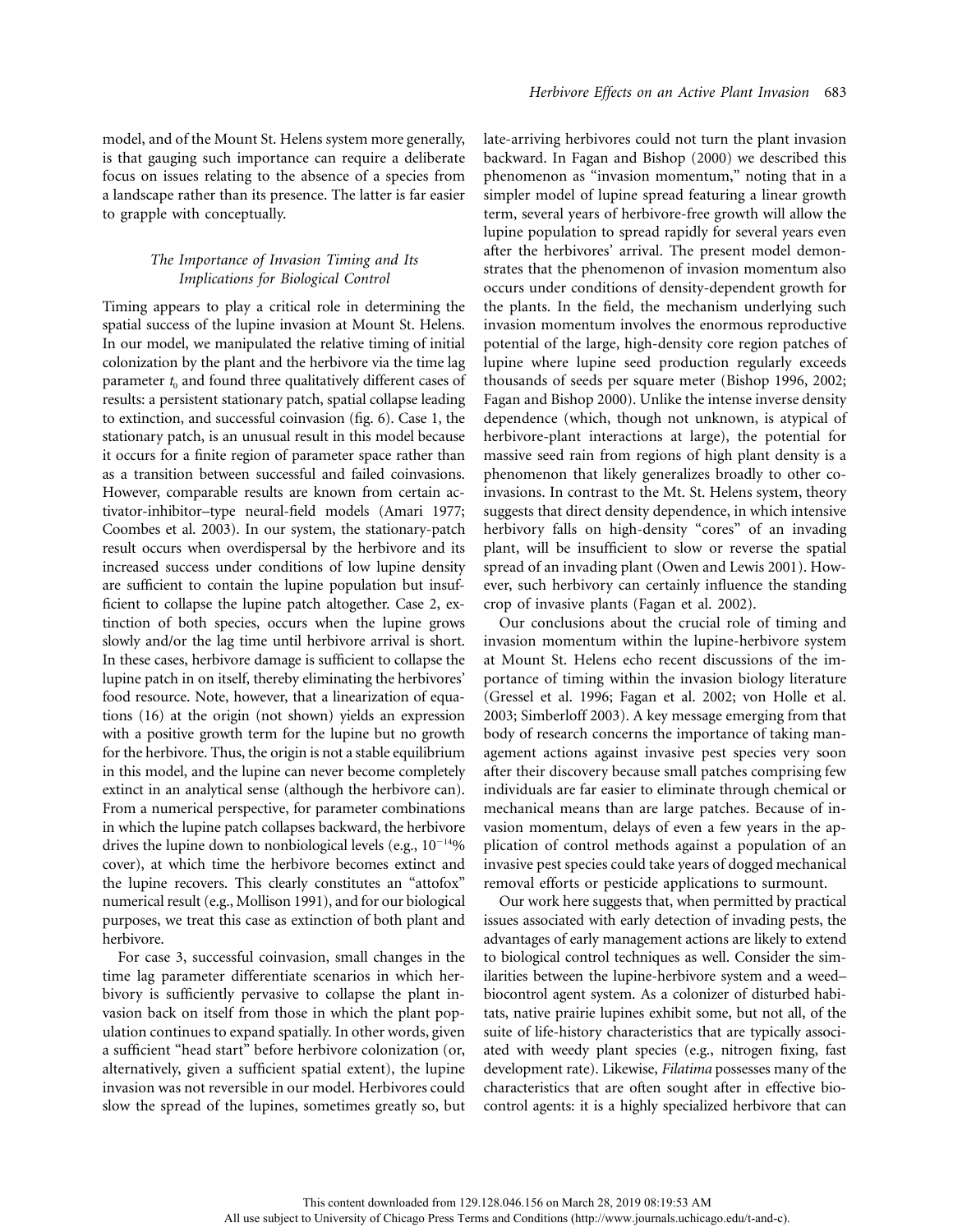successfully locate, attack, and have substantial negative effect on small patches of its host plant. If the lupine were a weed whose spread we sought to limit, early introduction of *Filatima* as a biocontrol agent would clearly be a key to the success of our management actions. This would be true whether the goal was to collapse the weed population or, more plausibly, to slow the spatial spread rate of the weed (fig. 5). The unfortunate reality, of course, is that it may be difficult to convince managers to expend resources on an invading species that is not yet a pest.

#### *Conclusions*

Our model suggests that chance events have played a strong role in shaping the successional trajectory of Mount St. Helens. In particular, the timing of colonization by lupine relative to the onset of herbivory appears to have been critical to the initial success and subsequent spread of the coinvasion. We believe that the lupine-*Filatima* system makes a good case for the importance of insect herbivory during succession, but when and where herbivory occurs (i.e., early vs. late and low- vs. high-density areas) may be at least as important as how much herbivory occurs.

#### **Acknowledgments**

We are indebted to M. Owen for crucial insights, helpful discussions, double-checking the Matlab code, and unflagging interest in the havoc that little bugs can cause for purple plants. This effort would not have been possible without the support of the National Science Foundation through its Mathematical Biology and Ecological Studies programs (awards NSF OCE-9973212, DEB-9973518, DEB-0235692, and DEB-0089843). The University of Maryland, Washington State University–Vancouver, and the Banff International Research Station for Mathematical Innovation and Discovery provided additional support. M.L. acknowledges support from Mathematics of Information Technology and Complex Systems Canada, a Natural Sciences and Engineering Research Council operating grant, a Contract Research Organisation grant, and a Canada Research Chair. For identifying the lupine moths, we are indebted to D. Adamski (*Filatima*), L. Crabo (*Euxoa*), and A. Solis (*Staudingeria*).

#### **Literature Cited**

- Amari, S. 1977. Dynamics of pattern formation in lateral-inhibition type neural fields. [Biological Cybernetics](https://www.journals.uchicago.edu/action/showLinks?doi=10.1086%2F497621&pmid=911931&crossref=10.1007%2FBF00337259&citationId=p_1) 27:77–87.
- Andow, D. A., P. M. Kareiva, S. A. Levin, and A. Okubo. 1990. Spread of invading organisms. [Landscape Ecology](https://www.journals.uchicago.edu/action/showLinks?doi=10.1086%2F497621&crossref=10.1007%2FBF00132860&citationId=p_2) 4:177–188.
- Bishop, J. G. 1996. Demographic and population genetic variation during colonization by the herb *Lupinus lepidus* on Mount St. Helens. PhD diss. University of Washington, Seattle.
- ———. 2002. Early primary succession on Mount St. Helens: the

impact of insect herbivores on colonizing lupines. [Ecology](https://www.journals.uchicago.edu/action/showLinks?doi=10.1086%2F497621&crossref=10.1890%2F0012-9658%282002%29083%5B0191%3AEPSOMS%5D2.0.CO%3B2&citationId=p_4) 83:191– 202.

- Bishop, J. G., and D. W. Schemske. 1998. Variation in flowering phenology and its consequences for lupines colonizing Mount St. [Helens. Ecology](https://www.journals.uchicago.edu/action/showLinks?doi=10.1086%2F497621&crossref=10.1890%2F0012-9658%281998%29079%5B0534%3AVIFPAI%5D2.0.CO%3B2&citationId=p_5) 79:534–546.
- Bishop, J. G., W. F. Fagan, J. D. Schade, and C. M. Crisafulli. 2005. Causes and consequences of herbivory on prairie lupine (*Lupinus lepidus*) in early primary succession. Pages 151–161 *in* V. H. Dale, F. Swanson, and C. M. Crisafulli, eds. Ecological responses to the 1980 eruptions of Mount St. Helens. Springer, New York.
- Broadbent, S. R., and D. G. Kendall. 1953. The random walk of *Trichostrongylus retortaeformis*. [Biometrics](https://www.journals.uchicago.edu/action/showLinks?doi=10.1086%2F497621&crossref=10.2307%2F3001437&citationId=p_7) 9:460–466.
- Caswell, H., R. Lensink, and M. G. Neubert. 2003. Demography and dispersal: life table response experiments for invasion speed. [Ecol](https://www.journals.uchicago.edu/action/showLinks?doi=10.1086%2F497621&crossref=10.1890%2F02-0100&citationId=p_8)[ogy](https://www.journals.uchicago.edu/action/showLinks?doi=10.1086%2F497621&crossref=10.1890%2F02-0100&citationId=p_8) 84:1968–1978.
- Clark, J. S., C. Fastie, G. Hurtt, S. T. Jackson, C. Johnson, G. A. King, M. Lewis, et al. 1998. Reid's paradox of rapid plant migration: dispersal theory and interpretation of paleoecological records. [BioScience](https://www.journals.uchicago.edu/action/showLinks?doi=10.1086%2F497621&crossref=10.2307%2F1313224&citationId=p_9) 48:13–24.
- Coombes, S., G. J. Lord, and M. R. Owen. 2003. Waves and bumps in neuronal networks with axo-dendritic synaptic interactions. [Physica D](https://www.journals.uchicago.edu/action/showLinks?doi=10.1086%2F497621&crossref=10.1016%2FS0167-2789%2803%2900002-2&citationId=p_10) 178:219–241.
- Courtney, S. P. 1986. The ecology of pierid butterflies: dynamics and interactions. [Advances in Ecological Research](https://www.journals.uchicago.edu/action/showLinks?doi=10.1086%2F497621&crossref=10.1016%2FS0065-2504%2808%2960120-8&citationId=p_11) 15:51–131.
- Courtney, S. P., and S. Courtney. 1982. The "edge effect" in butterfly oviposition: causality in *Anthocaris cardamines* and related species. Ecological Entomology 7:131–137.
- del Moral, R. 2000*a*. Local species turnover on Mount St. Helens. Pages 195–197 *in* P. White, ed. Proceedings of the 41st Symposium of the International Union of Vegetation Scientists.
- -. 2000*b*. Succession and species turnover on Mount St. Helens, Washington. Acta Phytogeographica Suecica 85:53–62.
- del Moral, R., and L. R. Rozzell. Forthcoming. Long-term facilitation of vegetation by *Lupinus lepidus* on Mount St. Helens. Plant Ecology.
- Dunbar, S. R. 1983. Traveling wave solutions of diffusive Lotka-Volterra equations. [Journal of Mathematical Biology](https://www.journals.uchicago.edu/action/showLinks?doi=10.1086%2F497621&crossref=10.1007%2FBF00276112&citationId=p_16) 17:11–32.
- Edwards, J. S., and R. Sugg. 1993. Arthropod fallout as a resource in the recolonization of Mount St. [Helens. Ecology](https://www.journals.uchicago.edu/action/showLinks?doi=10.1086%2F497621&crossref=10.2307%2F1940819&citationId=p_17) 74:954–958.
- Elser, J. J., W. F. Fagan, R. F. Denno, D. R. Dobberfuhl, A. Folarin, A. Huberty, S. Interlandi, et al. 2000. Nutritional constraints in terrestrial and freshwater food webs. [Nature](https://www.journals.uchicago.edu/action/showLinks?doi=10.1086%2F497621&pmid=11117743&crossref=10.1038%2F35046058&citationId=p_18) 408:578–580.
- Fagan, W. F., and J. G. Bishop. 2000. Trophic interactions during primary succession: herbivores slow a plant reinvasion at Mount St. [Helens. American Naturalist](https://www.journals.uchicago.edu/action/showLinks?doi=10.1086%2F497621&system=10.1086%2F303320&citationId=p_19) 155:238–251.
- Fagan, W. F., M. A. Lewis, M. G. Neubert, and P. van den Driessche. 2002. Invasion theory and biological control. [Ecology Letters](https://www.journals.uchicago.edu/action/showLinks?doi=10.1086%2F497621&crossref=10.1046%2Fj.1461-0248.2002.0_285.x&citationId=p_21) 5:1– 10.
- Fagan, W. F., J. G. Bishop, and J. D. Schade. 2004. Spatially structured herbivory and primary succession at Mount St. Helens: field surveys and experimental growth studies suggest a role for nutrients. [Ecological Entomology](https://www.journals.uchicago.edu/action/showLinks?doi=10.1086%2F497621&crossref=10.1111%2Fj.0307-6946.2004.00616.x&citationId=p_22) 29:398–409.
- Feeny, P. P. 1976. Plant apparency and chemical defense. Recent Advances in Phytochemistry 10:1–40.
- Fisher, R. A. 1937. The wave of advance of advantageous genes. [Annals of Eugenics](https://www.journals.uchicago.edu/action/showLinks?doi=10.1086%2F497621&crossref=10.1111%2Fj.1469-1809.1937.tb02153.x&citationId=p_24) 7:353–369.
- Gressel, J., L. Segel, and J. K. Ransom. 1996. Managing the delay of evolution of herbicide resistance in parasitic weeds. [International](https://www.journals.uchicago.edu/action/showLinks?doi=10.1086%2F497621&crossref=10.1080%2F09670879609371981&citationId=p_25) [Journal of Pest Management](https://www.journals.uchicago.edu/action/showLinks?doi=10.1086%2F497621&crossref=10.1080%2F09670879609371981&citationId=p_25) 42:113–129.
- Hajek, A. E., J. S. Elkinton, and J. J. Witcosky. 1996. Introduction